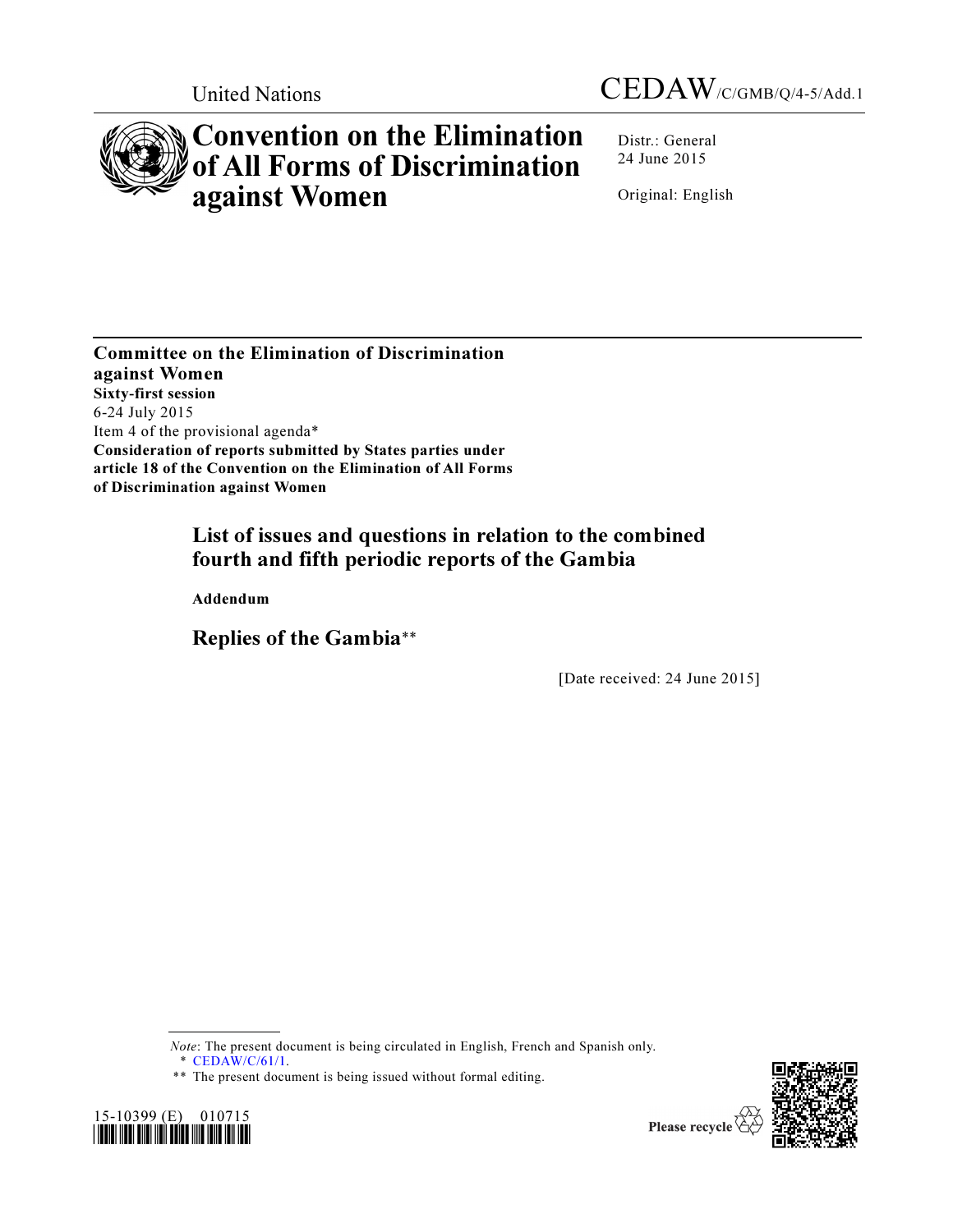#### **General context**

1. Please provide detailed information on the process of elaboration of the fourth and fifth periodic reports, including whether civil society and women's rights organizations were actively involved in its preparation. Please provide information on specific measures taken to disseminate the Convention within the country, including its translation into minority languages so as to promote understanding by women, the general public and policy makers of women's right under the convention. Please also indicate the measures taken to protect the rights of all women's rights defenders, including foreign funding, without undue restrictions, and to operate without state interference.

## **Reply to the issues raised in question 1**

2. The fourth and fifth period report was developed through a consultative process with a Task Force overseeing the development of the reports. The committee includes government, civil society, women's right organizations and donor partners. One of the measures taken to protect the rights of Women Right's defenders is the enactment of the Women's Act in 2010 which was translated in Arabic for better understand of the public. The entire content of the women Act was also recorded in four major local languages spoken in The Gambia and disseminated through different means of communication.

3. The Network against Gender Base Violence and the establishment of One Stop Centre for women victims, the integration of Gender issues into the Gambia Police Force training curriculum as well as the development of an Action Plan on UNSCR 1325 are all measures taken by the Government of The Gambia to protect the rights of all women's rights defenders. The 1997 Constitution has observed the fundamental right of all persons including human right defenders.

## **Reply to the issues raised in question 2**

#### **Constitutional, legislative and institutional framework**

4. The Convention on the Elimination of all forms of discrimination Against Women (CEDAW) being an International document is not directly applicable in The Gambia, however, it has been domesticated into the Women's Act of 2010 and it is applicable to all women in The Gambia.

5. In 2011, Section 43 of the women's Act 2010 was invoked "in the case of Matty Faye v Dawda Jawara. In that case, Matty Faye (applicant) was able to obtain a declaration from the court that she is entitled to an equitable share of her matrimonial property, based on the substantial contribution in the development of the property, even though the property was in the name of her ex-husband."

6. The laws of The Gambia as provided in Section 7 (d-f) of the Constitution of The Gambia 1997 include the Common Law and Principles of Equity, the Customary Law and Sharia Law. However, the Civil Courts are accessible to all persons but with regards to the Customary Laws, it is used in so far as it concerns the members of the communities. Also for the Sharia Law, it is used as regards matters of marriage, divorce and inheritance among members of the communities to which it applies.

7. The laws are all very competent with respect to their applicability in the areas concern and are placed in any hierarchical order.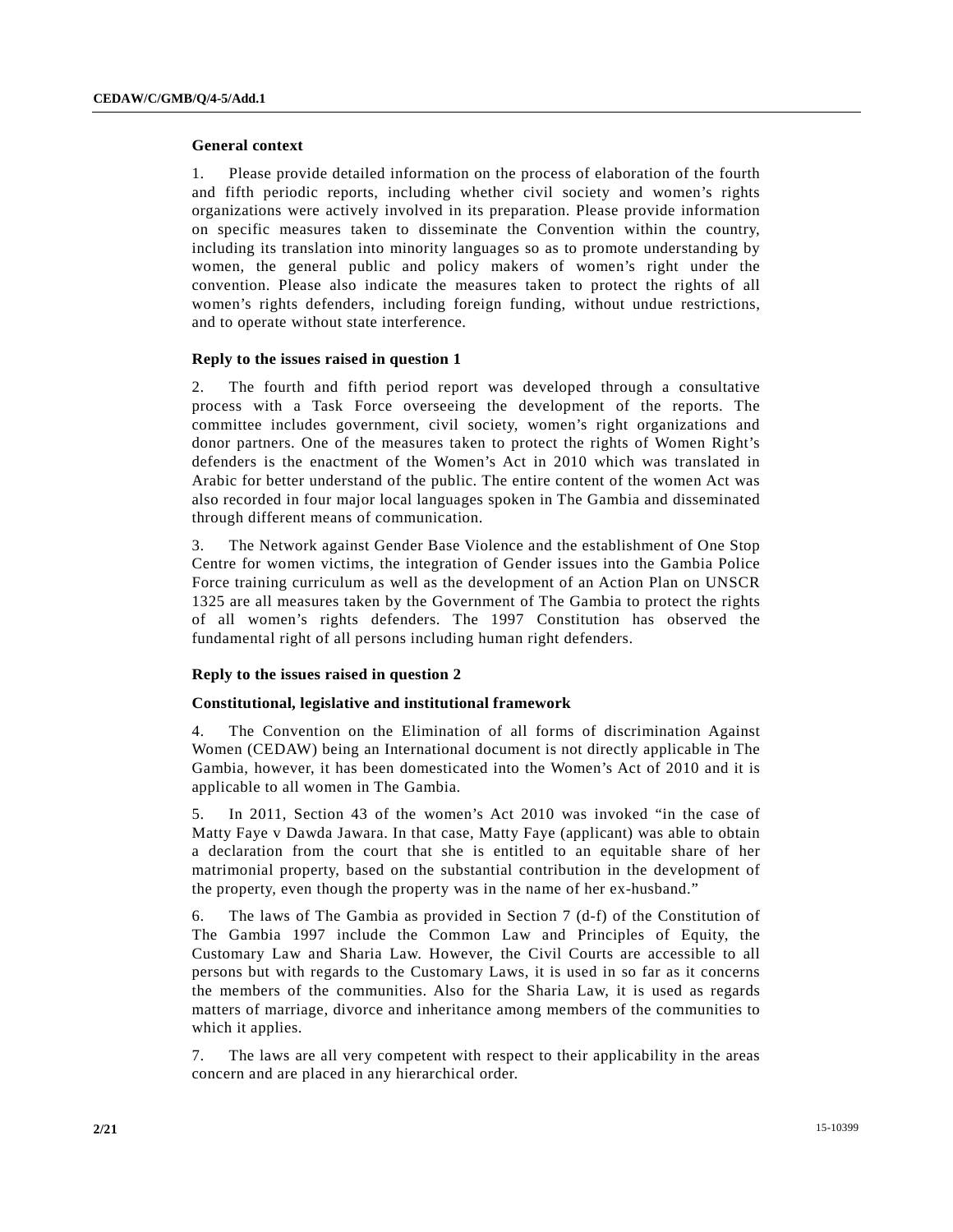## **Access to justice**

#### **Reply to the issues raised in question 3**

8. There is a Legal Aid Act of 2008 which established the National agency for Legal Aid in The Gambia. The mandate of the Agency is to be responsible for the administration of the grant of Legal Aid in proceedings where persons are in conflict with the law and cannot afford the services of a legal representation as enshrined in the constitution. The Agency embarks on Regional Mobile Aid Clinics which brings justice to all and sundry particularly to the indigent parts of the country who on account of being financially disadvantaged cannot afford legal services.

9. The Female Lawyers Association of the Gambia (FLAG) in addition to the pro bono legal services provided to disadvantaged women also embarks on various trainings, advocacy, sensitization on various laws, legal clinics and awareness campaigns on different issues relating to women and their legal rights.

10. Under the Women's Act 2010 every woman is entitled to equal protection and easy access to justice.

11. In the same vein, the Sexual Offences Act of 2013 which sought to amend the law and procedure relating to the trail of rape and other sexual offences as well as the Domestic Violence Act of 2013 which came into being to combat domestic violence, to provide protection for the victims of domestic violence particularly women and children are some of the means by which the government envisage to enhance women's access to courts and tribunals in cases of domestic and gender based violence against women. There is also the Trafficking in Persons Act of 2007 as well as the Tourism Offences Act all of which have been legislated in order to address some of the major issues which affect the rights and wellbeing of women and children in The Gambia.

12. The Women's Act 2010 prohibits all violence against women and girls (section 6) including any form of physical, sexual, psychological, or economic harm, suffering or violence occurring in public or private. It prohibits domestic violence of wife beating. Section 9 and 10 prohibits discrimination of women through words, acts inactions, omissions, regulations or administrative procedures by public, government or private enterprise.

13. The ministry of Justice in collaboration with the police investigates and prosecutes perpetrators whenever there is a report of sexual, domestic or of any form of gender based violence.

14. There is also the Network Against Gender Based Violence (NGBV) which embarks on campaign exercises being conducted to raise awareness on the issue of gender based violence and there is also the One Stop Centre at the Shelter in Bakoteh where victims of gender based violence are provided with psychotherapy and counselling.

#### **National machinery for the advancement of women**

15. The Common Core Document indicates that the mandate of the National Women's Council and its administrative Bureau has been significantly extended under the Women's Act 2010, and that together with the National Women's Federation they constitute the National machinery for the advancement of women,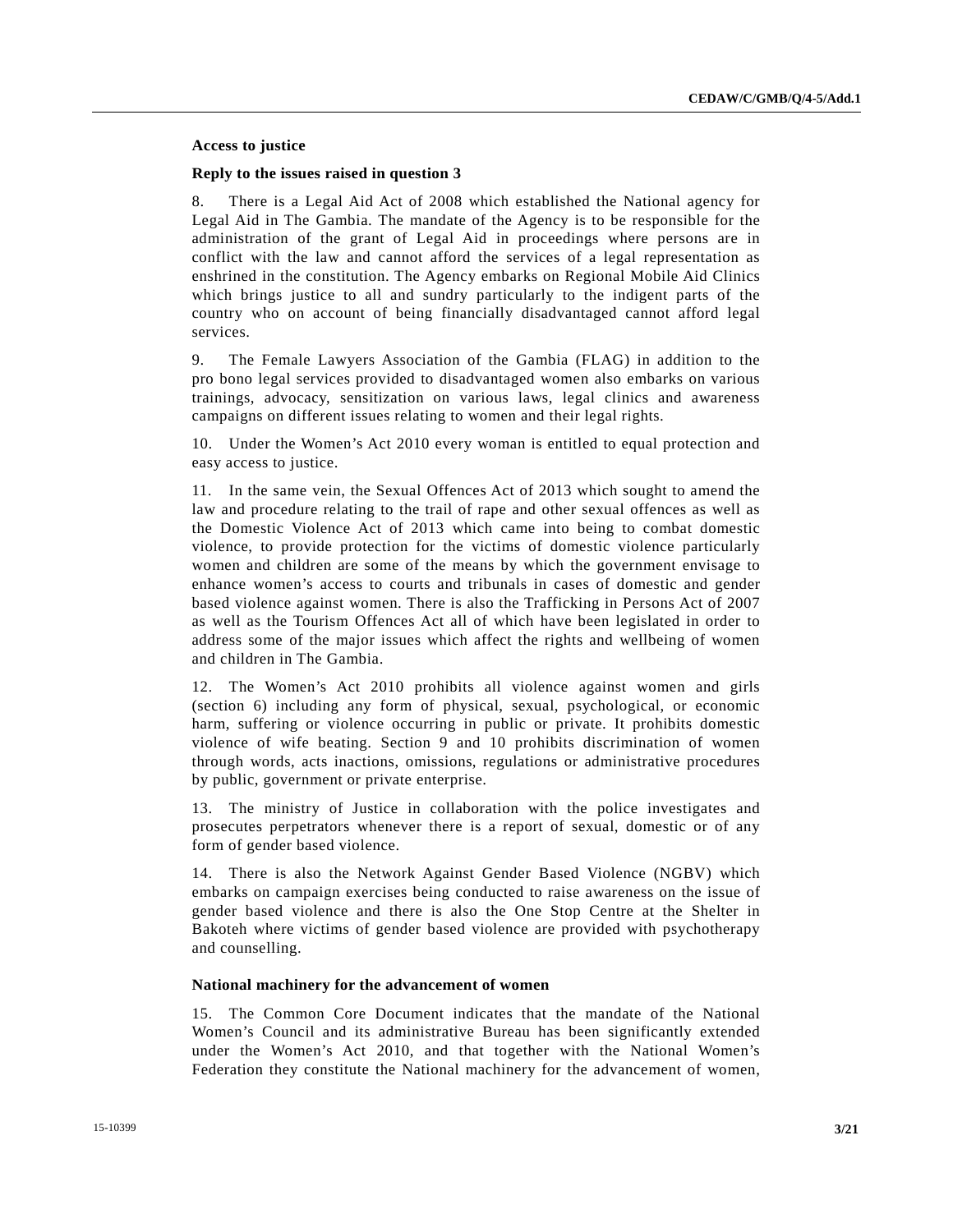given legal effect to the provisions of CEDAW and the National Policy for the advancement of Gambian women and girls (Para. 130, 131 and 148 of HRI/CORE/GMB/2012). Please provide information on the capacity, authority, visibility and human and budgetary resources of the National Machinery for the advancement of women and elaborate on the measures in place to ensure that the three institutions coordinate effectively among themselves and with relevant ministries and departments. Please explain what mechanisms are in place to coordinate the implementation of national policies between national and local level. A UNICEF funded study concluded in 2007 on gender budgeting in key government ministries revealed a minor gap, as most of the institutions lack knowledge, capacity and technical expertise to practice gender budgeting (Para. 64). Please indicate the steps taken to close the gap in gender budgeting in key government ministries.

## **Reply to the issues raised in question 4**

#### **Ministry of Women's Affairs**

16. Measures taken for coordination of the implementation of both National policies between national and local level includes the establishment of the Gender and women empowerment Policy implementation committee, Gender Focal Persons members in both public and private sectors including NGOs as well as the establishment of the technical gender committee at the level of the ministry.

17. HE the Vice President of the Republic is the Minister responsible for women's Affairs. The idea of entrusting this portfolio in the hands of the Vice President is a clear manifestation that Government realizes and recognizes the vital role women play in national development.

## **National Women's Council and Bureau**

18. Furthermore, the National Women's Bureau is the executive arm of the National Women's Council and is charged with its day to day administration as well as the implementation of policy decisions made by them. The Bureau coordinate, monitor and evaluate the implementation process of the Gender and Women Empowerment Policy 2010, and provide back stopping support in critical areas as well as set standards, develop guide lines and disseminate and monitor their progress.

19. However, with the support and collaboration of related institutional, structures and civil society organizational strive to integrate women into the Gambia's socioeconomic development process as equal partners, participants and beneficiaries.

20. In addition, The Women's Bureau also provide technical support on gender mainstreaming to ministries, institutions, organization, local governments bodies, civil society organizations and private sector. It coordinates, monitor and evaluate the implementation process of the Gender Policy, provide back stopping support in critical areas as well as set standards, develop guidelines and disseminate and monitor their operations. Furthermore, the Bureau also support gender units and focal persons by building their capacity in gender analysis, planning and provide budget line for their operations.

21. In addition, the Women's Act 2010, piece of Legislation that came into power charges the Council with wide functions and duties all geared towards ensuring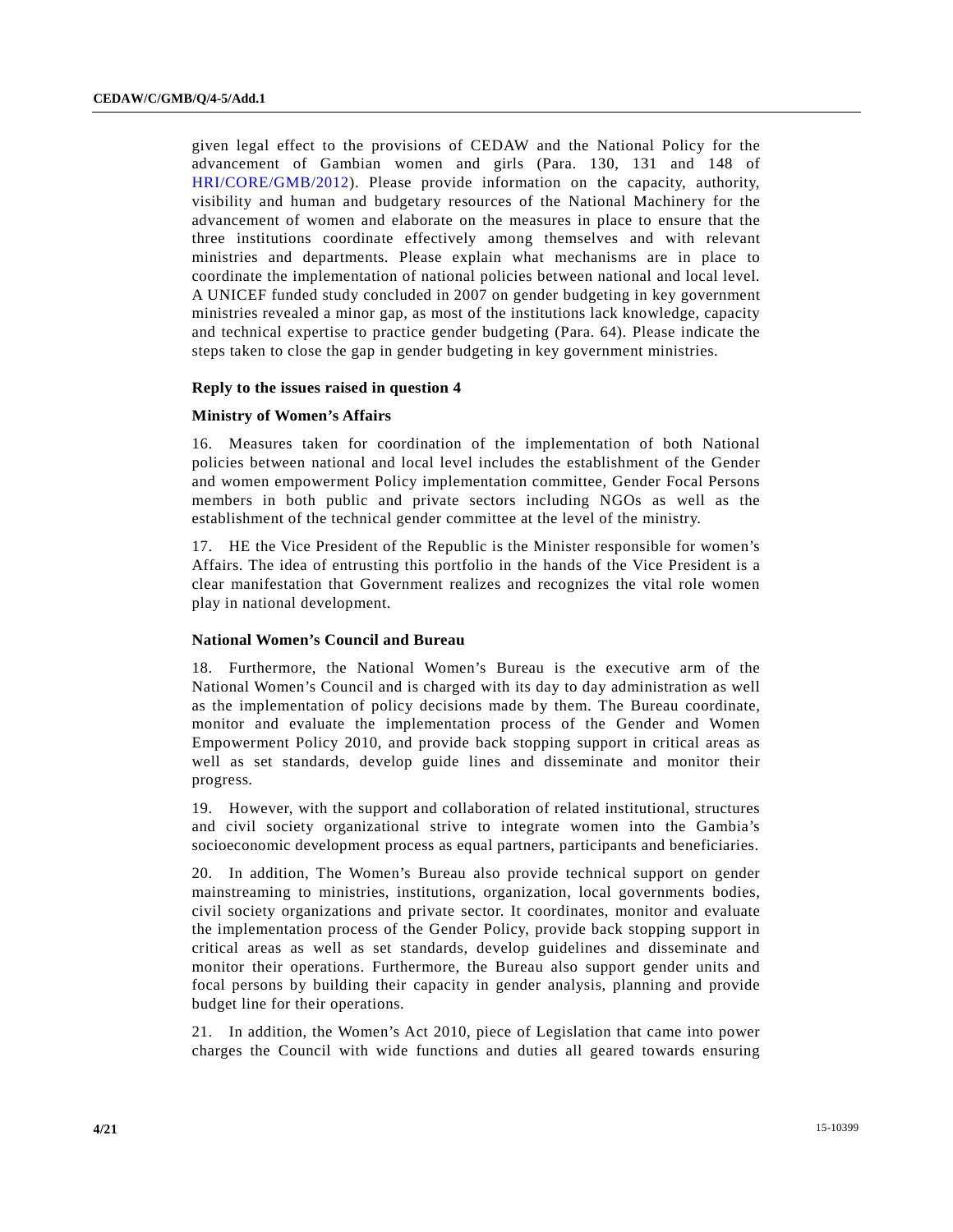gender equality and the full and effective participation of women in all aspects of socioeconomic development

#### **Gender focal points**

22. The Gender Focal Point Network comprises members of the Senior Management Teams representing all government sectors and parastatal, key women's NGOs, UN Agencies and other Civil Society institutions. Through its comprehensive nature and the high level of operations of its membership, the Bureau has succeeded in ensuring that Gender Mainstreaming (GM) has a strategic relevance in the policy-making and planning agendas of those institutions. Regular meetings have been convened for planning, monitoring and evaluating the work achieved and challenges encountered in GM implementation within those sectors. Internal sectoral budgeting for GM activities is integrated in the main corporate financial provisions by each sector. Gender disaggregated information is generated and disseminated through this GM modality.

## **National Women's Federation**

23. National Women's Federation creates a well-organized platform for women's effective participation in national development. It provides sustained institutional strengthening of women's groups and organizations at community, Ward, Local Government Areas and national levels, so that they are able to fully participate in all aspects of socioeconomic activities. Furthermore, the National Women's Federation provides and institutional medium of communication between the institutional structure for the management of the gender agenda and the women groups from village to the national level.

## **Budgetary resources of the national machinery**

24. The government of The Gambia provides yearly contributions/support to Local Organizations under the platform of the Ministry of Women's Affairs. In addition, quarterly sitting allowances are provided by the Government for Women's Councillors.

#### **Steps taken to close the gap in gender budgeting in key government ministries**

25. The Commonwealth Secretariat with collaboration with Ministry of Women's Affairs and Women's Bureau has held advocacy and capacity building workshops on Gender Responsive Budgeting (GRB) for Cabinet Ministers, National Assembly members, Permanent Secretaries, Directors of Parastatals and Local Government Executives.

26. The major goal for Gender Responsive Budgeting was to ensure that the budget becomes gender focused, i.e. to ensure that gender issues are included from the beginning of planning stages to the budget which is now an approached under the Programme for accelerated Growth and Employment (PAGE) 1 and II. Gender Responsive budgeting is recognized in Gambia as an effective measure in creating gender equality and empowerment for socioeconomic development — The Directorate of planning at MOFEA is committed to oblige sectors to include gender in their sector policies, plans, programmes and budgets, through the new PAGE. Furthermore government instructed all ministries through Personal Management Office (PMO) appointed Development Planners at their ministries in 2014.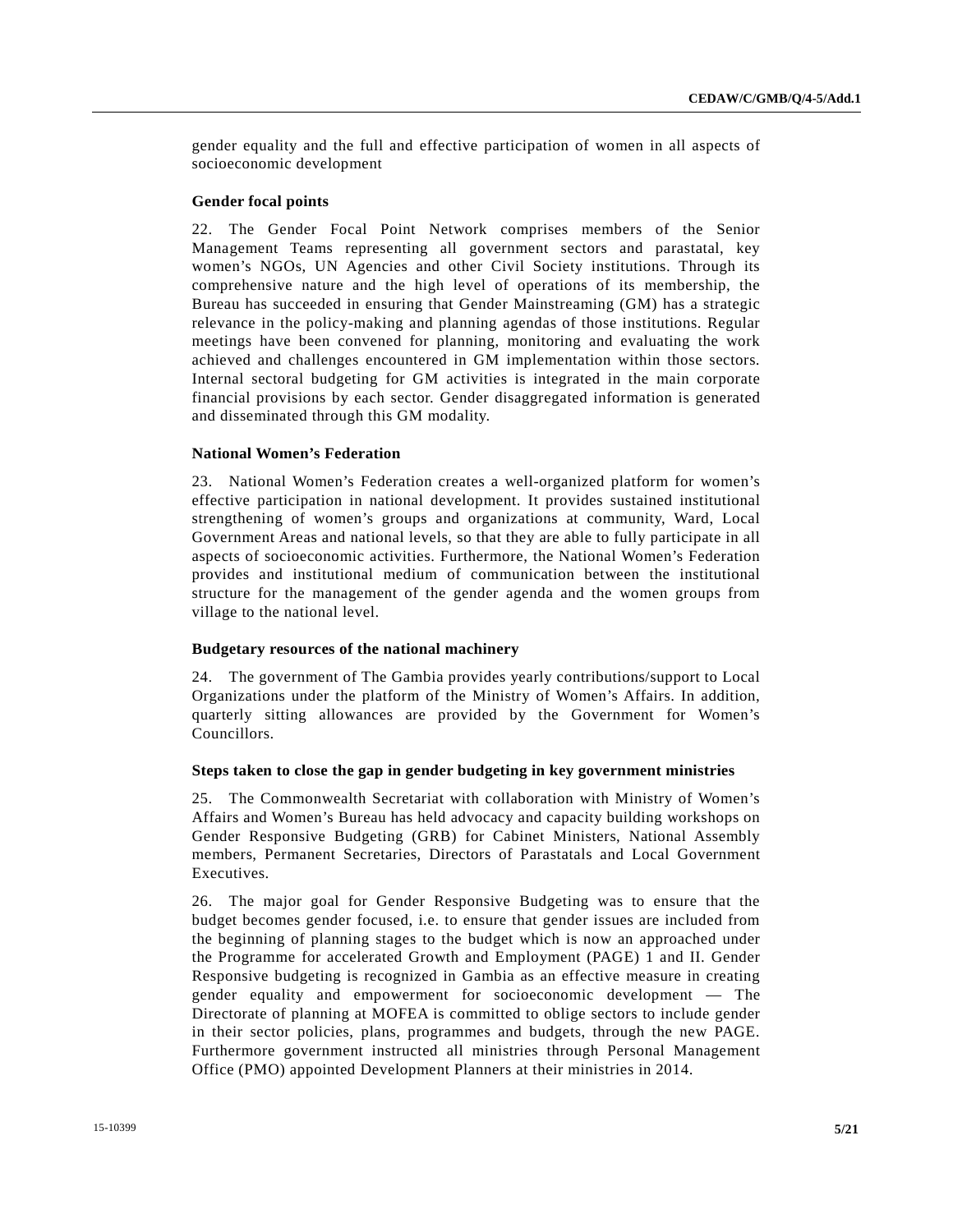27. The Ministry of Women's Affairs and the National Women's Bureau and Council are taking the lead in the advocacy campaign with the Vice President as the lead advocate ensuring that gender budgeting takes place in all sectors, especially within the planning cycle of 2012-2015. The Gambia according to its Commonwealth Gender Budget Training Programme which unfortunately was a one of programme for about a month in 2010 was interested in the following outcomes:

- Enhancing and developing the skills of policy makers on gender responsive budgets
- Raising capabilities on the value of women's economic empowerment among the Gambian cabinet, National Assembly members and high-level public officials in understanding the links between gender equality and economic growth
- Articulating the role of policy makers in accelerating national development processes through the use of gender responsive budgeting
- Information and knowledge sharing among participants on opinions and opportunities to advocate for and implement gender responsive budgeting. Outcomes of the training conducted for GRB was part and parcel of the PAGE programme which rolled out this year 2015.
- All government ministries, agencies, parastatals, private sector and NGOs have GRB in their normal planning and budgeting process.
- The Office of the Vice President and Minister for Women and Gender Affairs is leading the Advocacy and we are working closely with Ministry of Finance and Economy Affairs, The Public accounts Committee of the National Assembly also ensures that gender equality are being included in the Budget
- Broadening the partner base included all development stakeholders

#### **National Human Rights Institutions**

#### **Reply to the issues raised in question 5**

28. The Gambia with the assistance of the commonwealth Secretariat conducted consultations on the establishment of a National Human Rights Commission and such consultations are still ongoing. After due consultations, a Bill will be passed for the establishment of the Institution.

#### **Temporal special measures**

29. Please provide detailed information on temporary special measures that are in place or envisage in line with article 4 (1) of the convention and the committee's general recommendations No 25 on temporary special measures, to promote and accelerate de facto equality between men and women in all areas covered by the convention, in particular in education, employment and participation of women in economic, political and public life.

30. The specifics on closing the educational/training gap for more employment opportunities for women and girls is found in many initiatives taken by the Government to provide for the girl child to be enrolled in schools. The most laudable initiative was the President Educational Trust fund for girls' education (PEGEP). The fund provides scholarships for girls who achieve outstanding results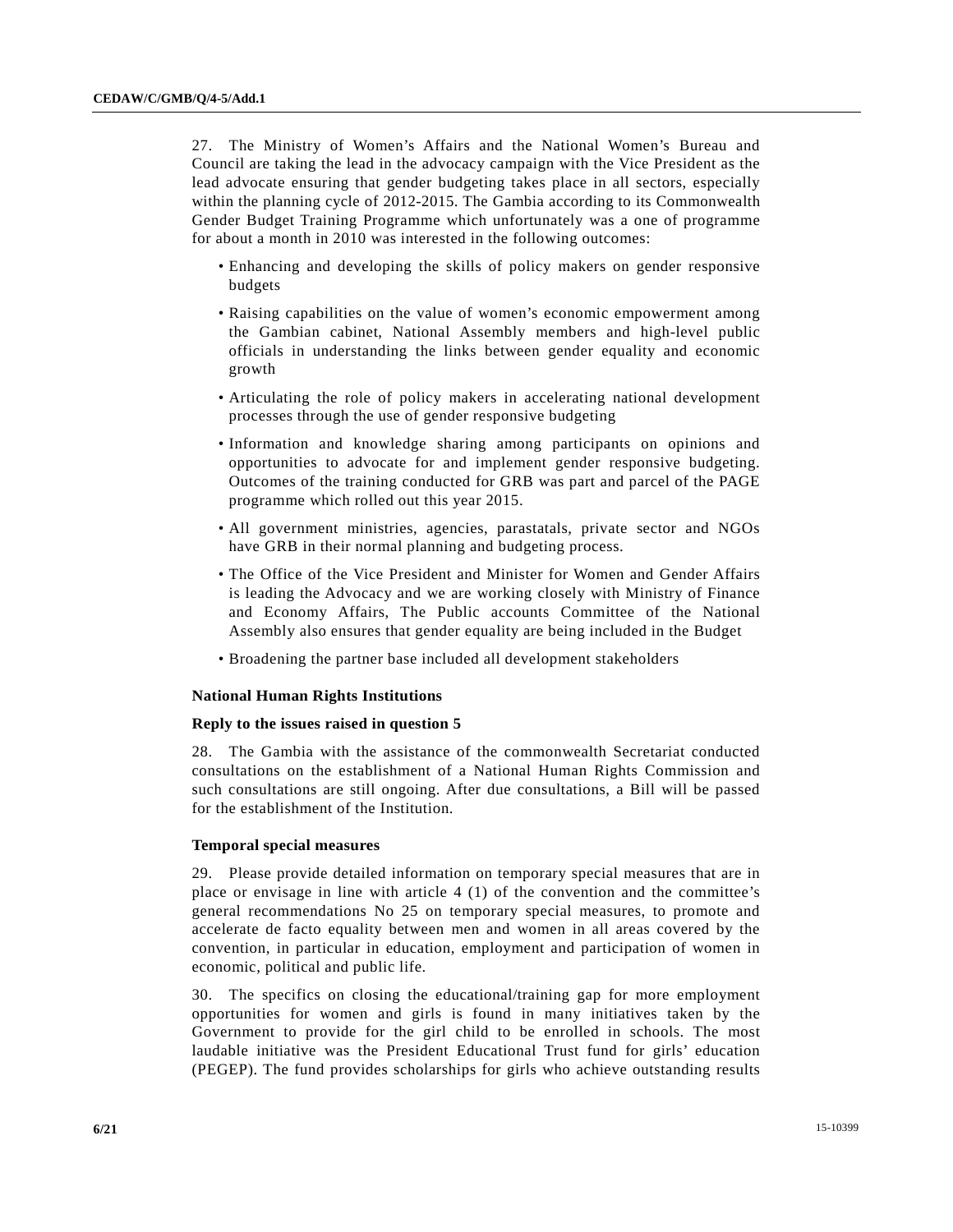to pursue further education to widen their opportunities for jobs in the labour markets. The Labour Act 2007 also provides for equal employment opportunities for both men and women who attain certain levels of qualifications in the formal sector. The above initiatives are both in legislations and practical approaches thus close the educational/training gaps for women and girls to secure better jobs in the formal sector.

#### **Stereotypes and harmful practices**

31. The committee has previously express its concerns at the high incidence of female genital mutilation in the country and the lack of legislation, policies and programmes aimed at eradicating this harmful practices (CEDAW, A/60/38, Paras. 195-196). Information available to the committee indicates that a National Plan of Action to Accelerate the Abandonment of FGM/C has been developed with support from UNFPA/UNECEF which led to the development of several measures including the Community Empowerment Programme initiative (2006-2009). Please provide information on the implementation and impact of this programme and the plan of action on the negative attitude and believes and the prevalence of FGM/C in the Gambia. Please indicate other measures taken or envisage to change social and cultural patterns and eliminate gender based stereotypes and harmful practices, including FGM/C and child and/or forced marriages. The report indicates the need for sustained sensitization, awareness creation and behaviour change communication for people to give up the practice of FGM/C. (Para. 13). Please provide information on measures in place to target women and men at all levels of society, traditional and religious leaders, the school system and the media with sensitization and behaviour change communication and indicate whether the State Party intends to adopt and adequately implement legislation criminalizing FGM/C and to ensure that offenders are adequately prosecuted and punished (Para. 197 of CEDAW/A/60/38).

#### **Reply to the issues raised in question 7**

32. There is no specific law that prohibits the practice of FGM/C in the Gambia. The National Plan of Action on FGM/C is yet to be approved. However, it is envisaged that when approved, the Bureau will mobilize funds from government and its development partners like UNICEF and UNFPA to finance its implementation. The Women's Bureau in partnership with UNICEF, and TOSTAN are working on a Community Led Project in Upper River Region in order to abandon FGM/C. In addition, three policy dialogues were conducted for religious and community leaders at the national and regional level to ensure their effective participation in the campaign to end FGM/C in The Gambia. Moreover, series of sensitization on the content of the Women's Act 2010 were conducted which prohibits all harmful practices on women and girls. To complement Government efforts in the area of FGM/C, NGOs/CSOs are engaged in advocacy and awareness campaigns in communities which resulted into "Dropping of the Knife" in certain communities. FGM/C is not prohibited in The Gambia therefore no criminal sanction can be taken against practitioners or those promoting it. In addition, in the area of the school system, there is no sensitization conducted on FGM/C at that level. For the print media there is no sensitization conducted at grass root level on FGM/C however, they write poems on the effects of FGM/C.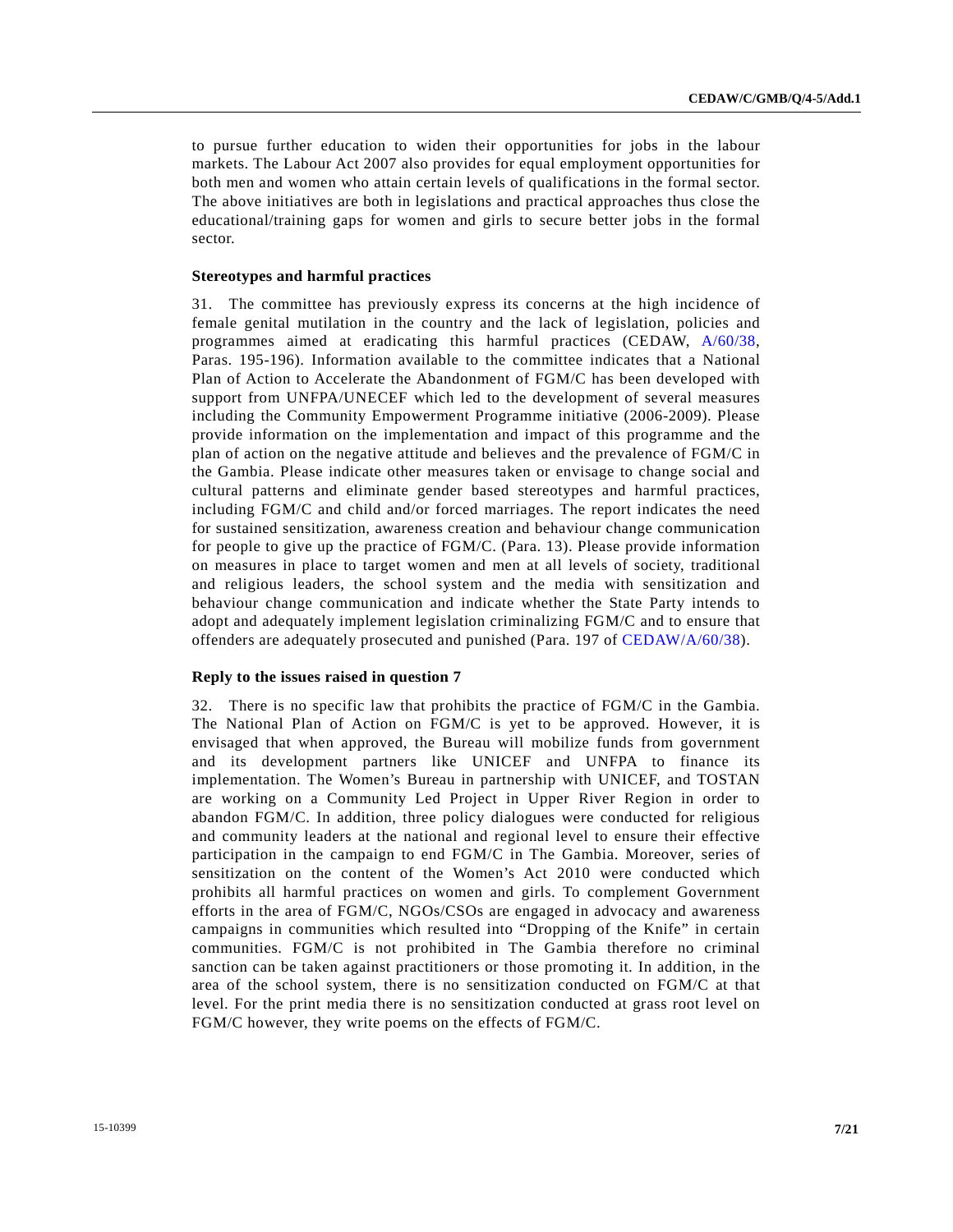#### **Violence against women**

33. Information available to the committee shoes that the National Assembly has passed the Domestic violence Act in 2013. The Sexual Offences Act, which amends the law relating to trials for rape and other sexual offences, was also adopted in 2013. Please provide information on the measures taken to ensure their full implementation, including through prevention, protection and access to effective remedies and rehabilitation for the victims as well as punishment of offenders. The report showed that a study conducted in the state party revealed a number of constraints that serve as barriers to the education of violence against women. They include the culture of silence, fear, shame, lack of knowledge of existing legislation, and lack of date among others (Para. 36). Please indicate the steps taken to ensure the collection of disaggregated data with a view to providing empirical evidence of the extent to which violence against women exists in the State party, the level of implementation of the laws, the number of prosecutions and convictions and the number of shelters.

## **Reply to the issues raised in question 8**

34. The implementation started in earnest since these legal frameworks (Sexual Offences Act, and Domestic Violence Act, 2013) came into being. The Office of the Vice President and Ministry of Women's Affairs set up a National Steering Committee to coordinate and monitor the implementation of the Acts. There also established Coordination Committee that meets every quarter to review cases that were reported to the Ministry and the Women's Bureau and seek for appropriate measures to address the matter. The Acts were developed to enhance the implementation of laws and policies that guarantee the rights of women in the Gambia.

35. In addition series of sensitizations and trainings are being conducted to create more awareness on the existence of the legal frameworks including the security apparatus, the traditional authorities, religious leaders, women and girls among others. The Gender and Child Welfare Unit have been setup at the Gambia Police Headquarters and Police Gender and Child Welfare Officers have been trained to provide support and posted to almost all Police Stations in the urban and provinces. Offenders of Domestic Violence and Sexual Offences are being brought to court to address the injustices.

36. Female Lawyers Association the Gambia (FLAG) is implementing legal empowerment initiatives that enable women to be active participants in using the law. These interventions include the provision of legal services, such as legal aid and paralegals; capacity building made human rights awareness trainings. FLAG has recently trained rural women as paralegals as well as conduct sensitization workshops.

37. **Government's efforts** — The Gambia National Plan of Action (NPOA) on GBV 2013-2017 which was supported under the UNICEF/UNFPA Joint programme has been adopted The overall objective of the NPOA is to "reduce the number of women who accept Gender Based Violence from 75.5 per cent to 30 per cent." The formulation and implementation of Gambia's National Action Plan on Gender-Based Violence, is part of efforts for the harmonization and coordination of interventions of both state and none state actors in sensitization and discussions on traditional and cultural issues that affect the health and wellbeing of women and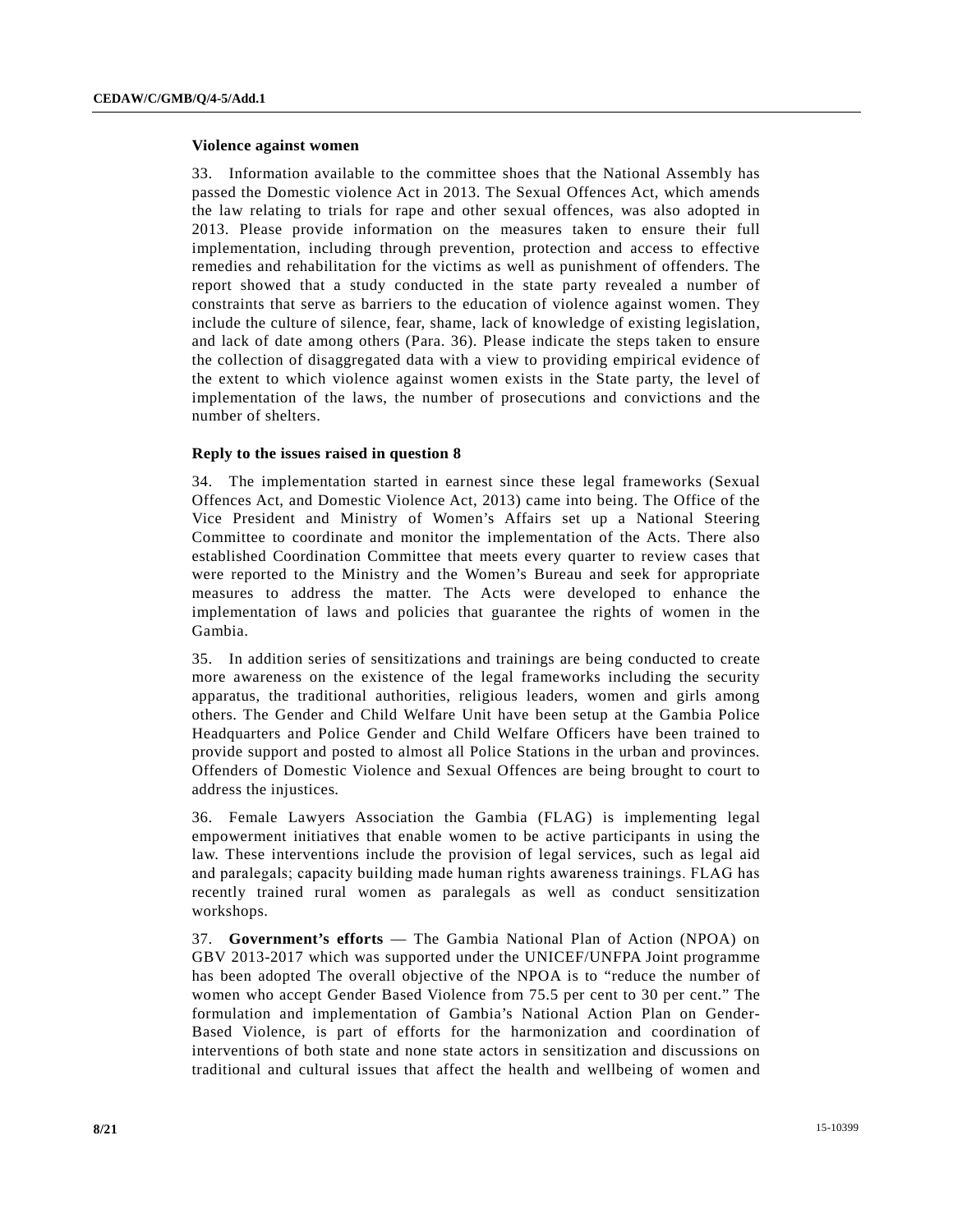girls. The partnership for the implementation of the National Action Plan with civil society, religious leaders, community leaders and faith based organizations is essential in enhancing local level commitment to the eradication of violence against women and girls.

38. Domestic Violence Act 2013 and Sexual Offences Act 2013 prohibit all forms of Domestic and Sexual Violence against women adopted and integration approach to addressing the menace including; protection, prevention, punishment and rehabilitation of Offenders and Counselling and Integration of Victims. One-Stop Centre: NGBV in partnership with the Department of Social Welfare, Ministry of Basic and Secondary Education (Gender Education Unit), Attorney General's Chambers and Ministry of Justice, Women's Bureau, The Gambia Police Force (Police Child Welfare and Crime Units), Edward Francis Small Teaching Hospital, Female Lawyers Association the Gambia, and Action Aid International, The Gambia (AAITG) have setup up the "One-Stop Centre located in Edward Francis Small Teaching Hospital." It ensures appropriate prevention of and response to GBV through a multi-sectoral approach that is well coordinated, less bureaucratic, sensitive and friendly. It ensures the availability of all the necessary services under one roof and provided a high standard of comprehensive care to victims and survivors of gender based violence in a confidential environment. Below are the GBV cases recorded in key institutions handling such cases from January to June 2014:

| No. | Institution                                             | No. of cases | Type of GBV cases                                                                                                |
|-----|---------------------------------------------------------|--------------|------------------------------------------------------------------------------------------------------------------|
| 1   | Department of Social<br>Welfare                         | 29           | • 15 Sexual Violence<br>• 6 Physical Violence                                                                    |
|     |                                                         |              | • 8 Emotional/Psychological (forced marriage, 1 early<br>marriage, 2 domestic Violence cases)                    |
| 2   | <b>Edward Francis Small</b><br><b>Teaching Hospital</b> | 30           | • Cases include physical and sexual violence                                                                     |
| 3   | Ministry of Justice                                     |              | 20 • Sexual Violence (rape and defilement)                                                                       |
| 4   | Female Lawyers<br><b>Association Gambia</b>             |              | 6 • 6 cases including physical and emotional, 1 successfully<br>prosecuted, 5 withdrawn                          |
| 5   | Serrekunda Hospital                                     |              | 18 • 9 Sexual Violence, 9 Physical Violence (1 against a<br>man)                                                 |
| 6   | Police Gender &<br>Child Welfare Unit                   | 21           | • 13 rape cases, 2 attempted rape cases, 1 indecent assault<br>case, 5 defilement of girls under 16 years of age |
|     |                                                         |              | • 19 of the cases are children under 18 years                                                                    |
|     |                                                         |              | • 9 are below 11 years                                                                                           |
|     |                                                         |              | $\cdot$ 10 are between 11 & 16 years                                                                             |
|     |                                                         |              | $\cdot$ 2 are adults $-$ 18 and 19 years                                                                         |

|  |  |  | GBV cases recorded from January to June 2014 |  |
|--|--|--|----------------------------------------------|--|
|--|--|--|----------------------------------------------|--|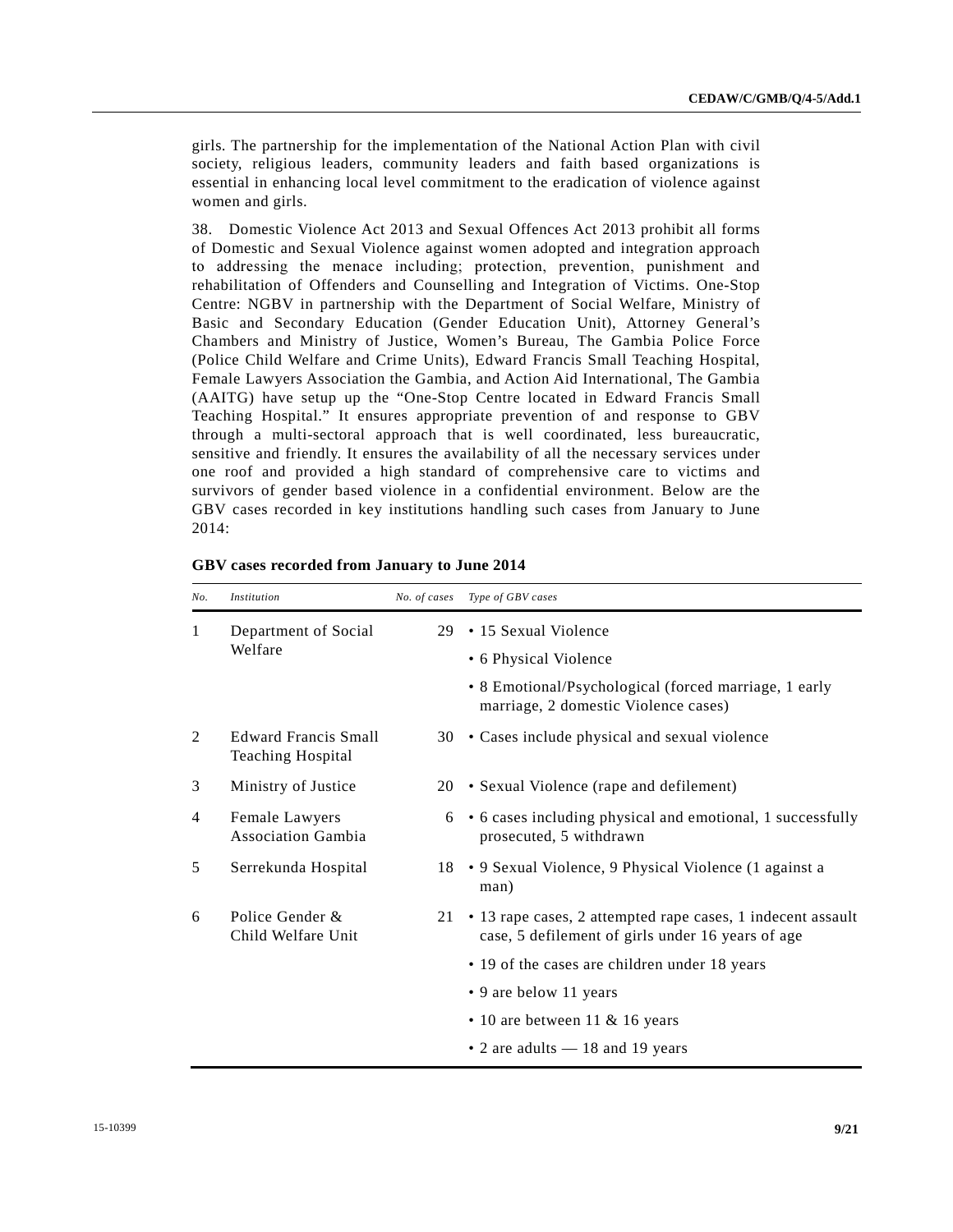39. The Department of Social Welfare through the focal person for GBV reported that 1,195 cases of GBV have been recorded from 2010 to date which is higher than before. These data are a good indication of the awareness on GBV and the positive responds of the general public to eradicate it, which is a break of the culture of silence.

40. Despite the enactment of The Domestic Violence and Sexual Offences Act the capacity of the relevant institution to enforce these innovative legislations remains a challenge.

41. Reporting mechanisms for abuse and exploitation outside of the Greater Banjul Area needs to be strengthened and regulatory guidelines and monitoring mechanisms on women and children protection issues are not available at all levels. There is need to put in place such mechanisms to fasten response.

## **Trafficking and exploitation of prostitution**

42. The report indicates that trafficking in women is criminalized following the promulgation of the Trafficking in Persons Act, 2007, which also establishes a National Agency against Trafficking in Persons (Para. 40 and 41). Please provide more detailed information on the progress of implementation of this Law, including on (a) the number of prosecutions and convictions of traffickers since its promulgation, (b) the resources allocated to the National Agency against Trafficking in Persons, (c) the number of and funding for shelters for trafficked victims, (d) training of law enforcement personnel to proactively identify victims among vulnerable populations, improve data collection relating to victim identification and law enforcement statistics, and (c) providing victims with rehabilitation and reintegration services. Please indicate measures taken to ensure proper investigation of trafficking cases and adequate sentencing for convicted offenders.

## **Reply to the issues raised in question 9**

## **Trafficking and exploitation of prostitution**

 a. The National Agency against Trafficking in Persons (NAATIP) has a series of border post sensitizations as well as community awareness campaigns in order to sensitize the communities and security officers on how to identify and control the issue of trafficking.

 There has been no prosecution or conviction of any trafficker since inception of the Act. However, the Agency is currently conducting an investigation against a suspect alleged to have trafficked some girls to Lebanon and this might result to the first prosecution by the Agency.

 The Agency has its own Investigators and prosecutors and despite the fact that there are no prosecutions, preventive measures are being taken by the Agency in collaboration with the Law Enforcement Agencies to stop traffickers

b. The Agency is purely being funded by The Gambia Government.

 c. There is a shelter for trafficked victims under the purview of the Department of Social Welfare.

 d. The Agency conducts training for its officers as well as law enforcement officers to proactively identify traffickers.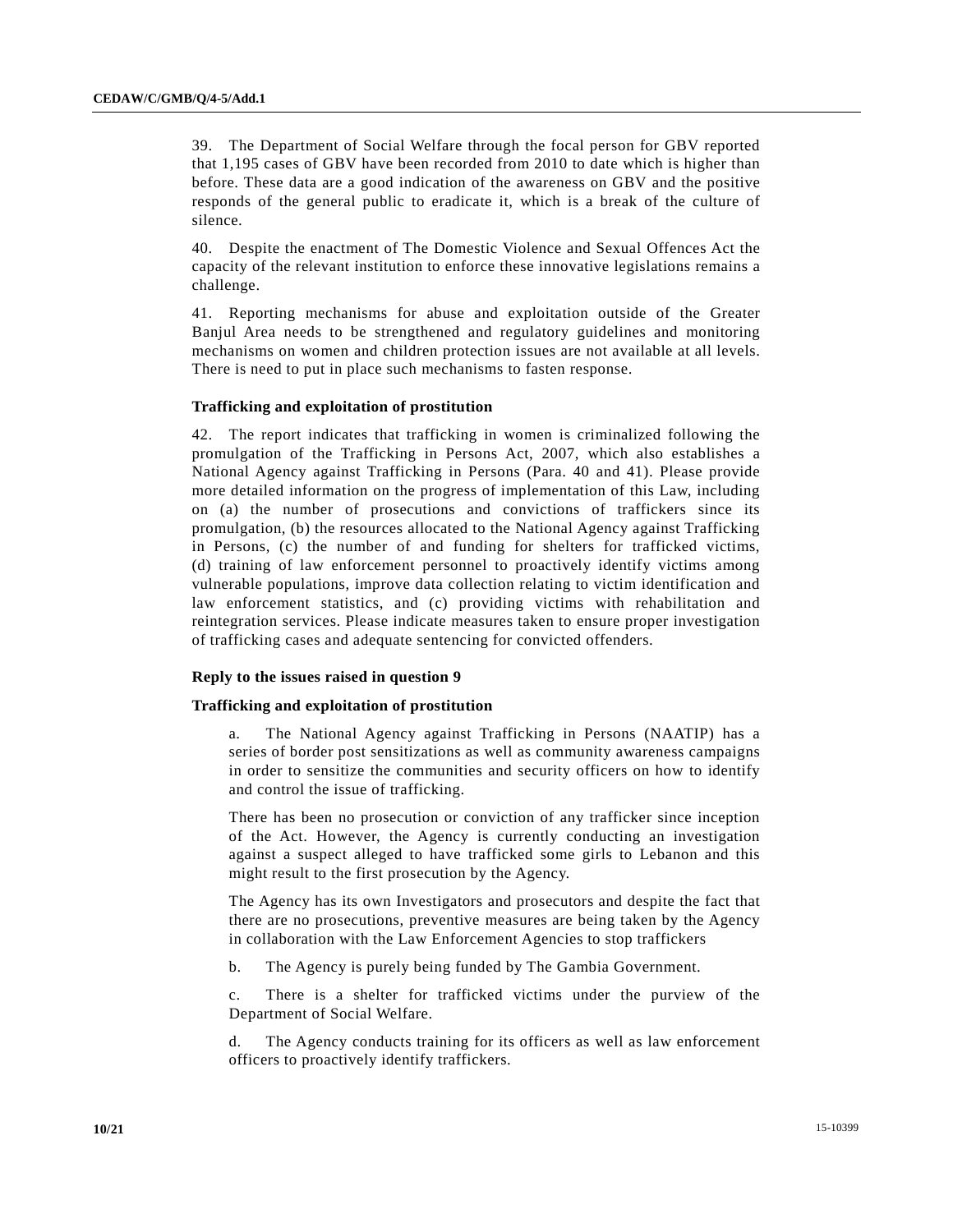- e. The trafficking in Persons Act has made provisions for the rehabilitation and reintegration of trafficked victims back into society.
- f. There are also plans to ensure proper investigation of trafficking cases through the training of the Agency's investigators and the security forces.

43. The report is silent on the prevalence of prostitution in the State party although it provides information about measures aimed at tacking the phenomenon of sex tourism which is a concern in The Gambia (Para. 42). Please provide information on the prevalence of prostitution in the State party, the applicable legal framework, as well as what programmes, if any, are available to women wishing to leave prostitution. Please provide updated information on the measures taken to address the phenomenon of sex tourism in the country, including towards ensuring the effective implementation of the Tourism Offence Act, 203, the Tourism Code of Conduct of 2005, and the Commercial Sexual Exploitation Plan of Action. Please also indicate the measures in place to ensure that the Child Sex Tourism Task Force under the Gambia Tourism Authority and the Tourism Security Unit within the Police Department are adequately resourced to ensure their effectiveness.

#### **Reply to the issues raised in question 9**

#### **Issue of prostitution**

#### **Prevalence of prostitution**

44. Prostitution still exists in The Gambia but raids are normally conducted by the Law Enforcement Officers against suspects.

#### **The Applicable legal framework**

45. The criminal code (Revised Laws of The Gambia 2009), the Children's Act 2005, the Sexual offences Act 2013, the Tourism Offences Act 2003 and the Trafficking in Persons Act 2007 sets in place the legal framework necessary for protecting women and girls from all forms of sexual abuse and exploitation. Rape of a woman and indecent assault against a woman or girl is prohibited. The age of sexual consent for girls is put at 18 years; girls below 18 years are protected from being procured in unlawful sexual activities in the Gambia or anywhere else. The procurement of a woman for prostitution in The Gambia or somewhere else is prohibited by the Criminal Code.

#### **Programmes, if any are available for women wishing to leave prostitution**

46. Women wishing to leave prostitution do not necessarily go public about it due to the prevailing culture of silence that exists in the country. There are currently no programmes set in place for such women.

#### **Measures taken to address the phenomenon of sex tourism in the country**

47. Legislative measure, policies and regulations are put in place to address issues of sex tourism in the country. The Gambia Tourism Board in collaboration with the Law Enforcement Agencies does organize raids against alleged sex workers.

48. Sensitization and awareness campaigns through banners, bill boards and postings at crucial areas like the Airport, the Tourism Development Areas, Hotels, Highways and other locations by The Gambia Tourism Board, in order to raise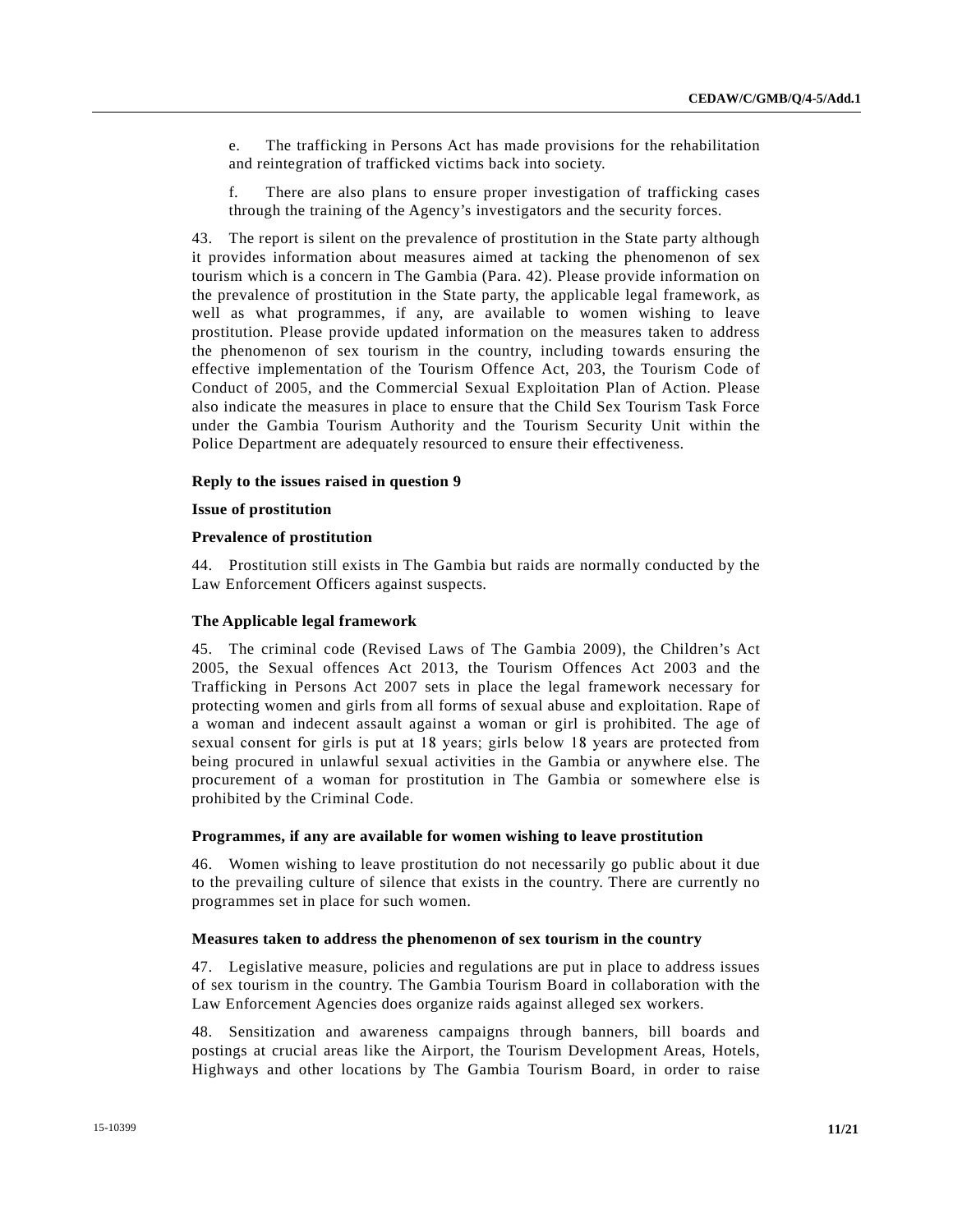awareness about the issue of Child Sex Tourism as well as other forms of sexual exploitations.

#### **Participation in political and public life**

49. The report indicates that Affirmative Action by the top leadership has result in a Cabinet with 33 per cent ministerial positions held by women and that the 2nd and 3rd highest positions in the Government are held by women (i.e. the Vice-President and Minister of Women's Affairs as well as the speaker of the National Assembly) (Para. 45). The report however concedes that, notwithstanding the Local Government Act (LGA) 2002, which provides for equal male and female representation in Village Development Committees and Ward Development Committees, women's participation in local government remains very limited. Please provide information on measures taken or envisaged to increase the number of women elected and/or appointed to decision-making positions and on effects to achieve equal representation of women in political and public life at all levels, including through the adopting of temporary special measures in accordance with article 4 (1) of the Convention and the Committee's general recommendation No. 25 (2004).

#### **Reply to the issues raised in question 11**

50. The Government's policies and laws have favour women's participation in political activities in the Gambia as well as possible ways of networking and institutional engagements for increased representation of women in elective and appointive positions in the country. The government and its partners have designed series of interventions to achieving gender equality and women empowerment to allow for women to participate in decision making and political processes on equal footing with the men.

51. In our effort to increase the women participation in governance, there is need to change people's mindsets through rigorous Sensitization and awareness creation on the social benefits of women's effective participation in decision making as well as continuation of training of selected women in community leadership, networking and advocacy skills.

#### **Education**

52. The report indicates that there has been progress in expanding access to education for girls at all levels as a result of different projects and programmes that have been implemented since the consideration of the previous periodic report, including through the implementation of the National Education Policy 2004-2015 and gender mainstreaming strategies contained in the Education Sector Strategic Plan 2006-2015(Para. 14-15). Please provide updated data on the percentage of the national budget allocated to education and on the measures in place or envisaged to (a) increase the enrolment rate of girls at all levels of education in particular at the tertiary level which remains low (Para. 25), (b) reduce the school drop-out rate among girls, (c) eliminate economic, social and cultural obstacles to girls' access to education, including the direct and indirect costs of education, child and/or forced marriage as well as adolescent pregnancy, (d) eliminate stereotypical attitudes about the roles and responsibilities of women and men in textbooks, curricula and teacher training, and  $\epsilon$  eradicate female illiteracy, particularly in rural area, including through comprehensive education programmes at the formal and non-formal levels, as well as programmes specifically targeting adult women.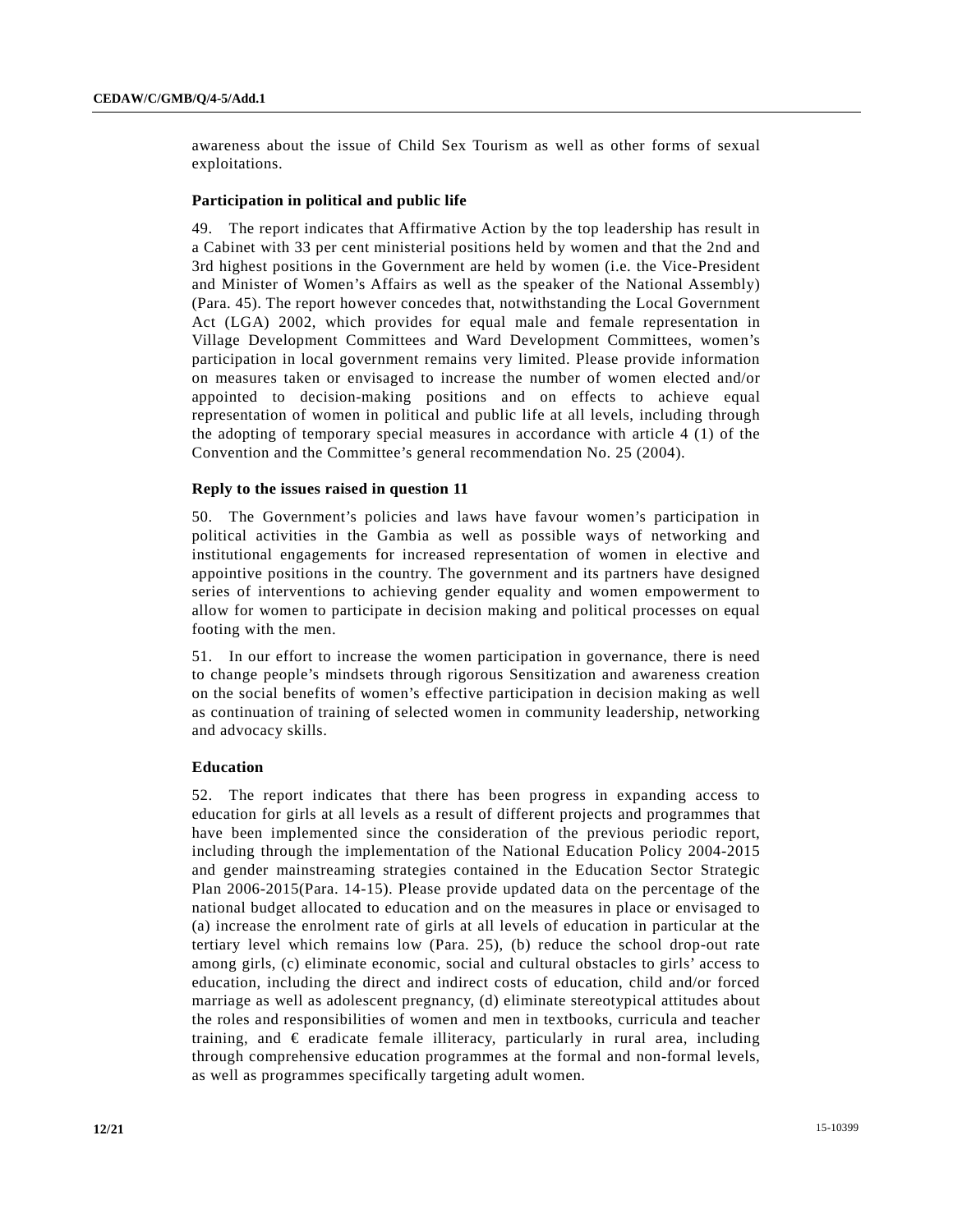**Reply to the issues raised in question 12** 

#### **Employment**

 **Measures taken to close the educational/training gap with a view to ensure that more women achieve the levels of qualification necessary for securing work in the formal sector** 

 (1) Measures taken to close the educational/training gap with a view to ensure that more women achieve the levels of qualification necessary for securing work in the formal sector.

53. The specifics on closing the educational/training gap for more employment opportunities for women and girls is found in many initiatives taken by the Government to provide for the girl child to be enrolled in schools. The most laudable initiative was the President Educational Trust fund for girls' education (PEGEP). The fund provides scholarships for girls who achieve outstanding results to pursue further education to widen their opportunities for jobs in the labour markets. The Labour Act 2007 also provides for equal employment opportunities for both men and women who attain the certain levels of qualifications in the formal sector. The above initiatives are both in legislations and practical approaches close the educational/training gaps for women and girls to secure better jobs in the formal sector which is a laudable achievement.

 (2) Measures being put in place to address the scarcity of gender disaggregated data on the representation of women in the informal, public and private sectors and in decision making positions.

54. The Ministry of Trade, Industry, Regional Integration and Employment in an effort to address the scarcity of disaggregated data on the representation of women in the public, private and informal sectors, commissioned a study in April 2012 "Labour Force Survey" (LFS) to provide disaggregated data on both men, women and other key variables in the economy as a whole. The study when finalized would avail us adequate information on various representation of women in the public, private and informal sectors including those in decision making positions. The data would form part of the already established Labour Market Information System (LMIS) at this Ministry which is aimed at providing support for evidence-base policy making with regard to employment and labour market issues.

 (3) On the protection and other types of social or other services available or envisaged for women in the informal sector especially for those in the informal sectors.

55. There is a national social protection policy which seeks to address most of the social protection including maternity leave which is encapsulated in the Labour Act 2007. The Domestic Workers Convention of the International Labour Organization (ILO) is yet to be domesticated into the national laws of the Gambia. Notwithstanding the integration of such workers in the formal sector is being put into consideration by the Government.

56. The specifics on closing the educational/training gap for more employment opportunities for women and girls is found in many initiatives taken by the Government to provide for the girl child to be enrolled in schools. The most laudable initiative was the President Educational Trust fund for girls' education (PEGEP). The fund provides scholarships for girls who achieve outstanding results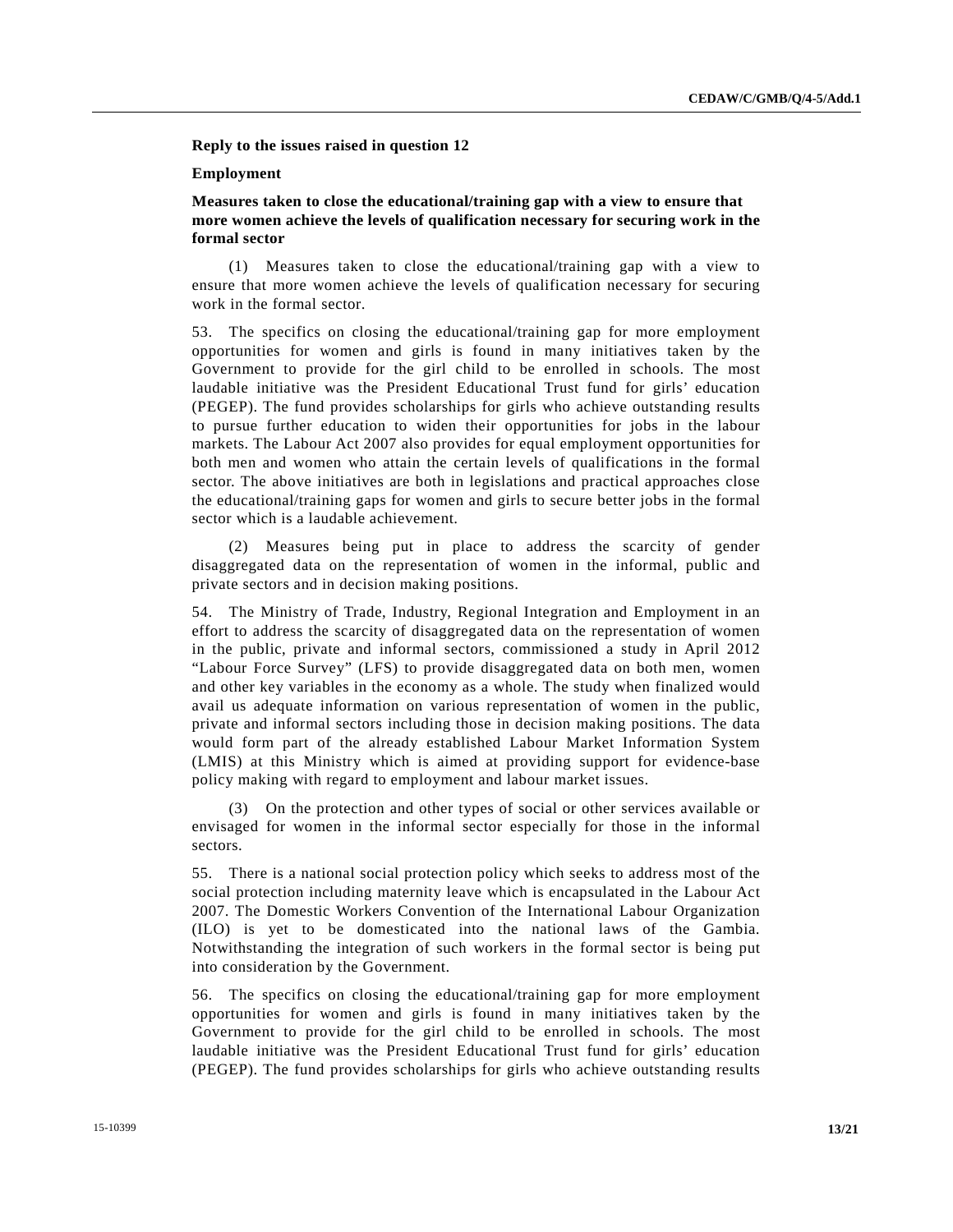to pursue further education to widen their opportunities for jobs in the labour markets. The Labour Act 2007 also provides for equal employment opportunities for both men and women who attain the certain levels of qualifications in the formal sector. The above initiatives are both in legislations and practical approaches close the educational/training gaps for women and girls to secure better jobs in the formal sector which is a laudable achievement.

## **Measures being put in place to address the scarcity of gender disaggregated data on the representation of women in the informal, public and private sectors and in decision making positions**

57. The Ministry of Trade, Industry, Regional Integration and Employment in an effort to address the scarcity of disaggregated data on the representation of women in the public, private and informal sectors, commissioned a study in April 2012 **"Labour Force Survey" (LFS)** to provide disaggregated data on both men, women and other key variables in the economy as a whole. The study when finalized would avail us adequate information on various representation of women in the public, private and informal sectors including those in decision making positions. The data would form part of the already established Labour Market Information System (LMIS) at this Ministry which is aimed at providing support for evidence-base policy making with regard to employment and labour market issues.

## **On the protection and other types of social or other services available or envisaged for women in the informal sector especially for those in the informal sectors**

58. There is a national social protection policy which seeks to address most of the social protection including maternity leave which is encapsulated in the Labour Act 2007 as well as the Women's Act 2010. The Domestic Workers Convention of the International Labour Organization (ILO) is yet to be domesticated into the national laws of the Gambia. Notwithstanding the integration of such workers in the formal sector is being put into consideration by the Government.

## **Health**

59. The Committee was informed that abortion is an offence in all cases except when the health or life of the mother are at risk. Abortion is punishable by imprisonment of between three years to life in the State party. Please indicate whether the State party is considering the decriminalization of abortion and whether there are plans to expand the grounds under which abortion will be available to women e.g. instances where pregnancy has resulted from rape or incest and where there is likelihood of severe foetal impairment. Please also provide information on the impact of unsafe abortion on women's health, including maternal mortality ratio, which were at 360 deaths per 100,000 live births in 2010. Please provide information on the prevalence of early pregnancies and on the measures envisaged to further increase the availability and accessibility of age-appropriate comprehensive sexual and reproductive health and rights education and family planning services as well as on the rate of contraceptive use. Please indicate the measures envisaged to further address (a) the persisting high rates of maternal and infant mortality, especially among certain ethnic groups, despite some progress made in this regard, and (b) the persisting lack of access to basic health-care services, including essential obstetric care, trained, skilled and motivated personnel and adequate, modern medical equipment.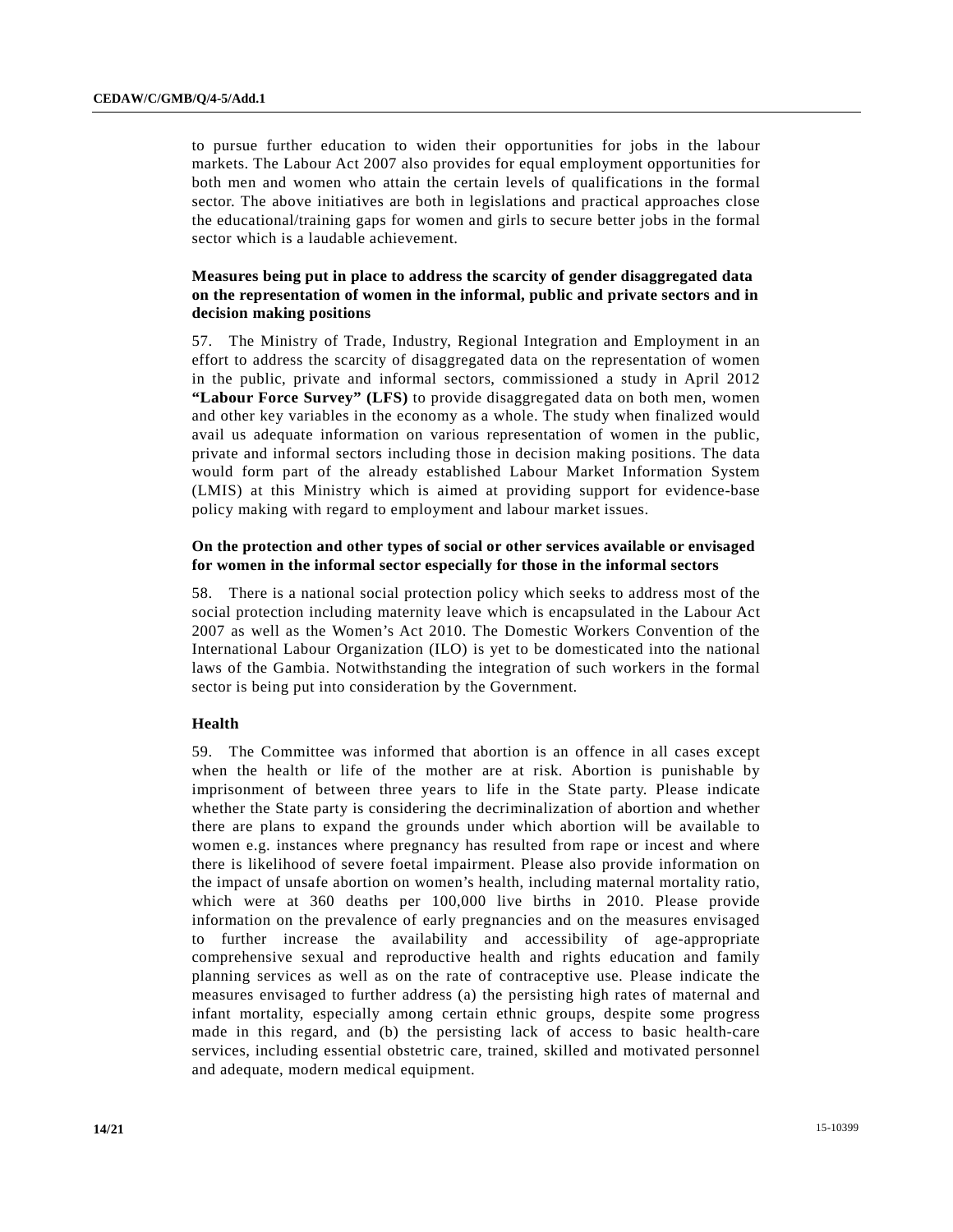#### **Reply to the issues raised in question 14**

60. Abortion is an offense in all cases except when the health or life of the mother is at risk

61. Impact of unsafe abortion: this can have adverse consequences on the health of women. It can

62. Cause infertility, septicaemia, and perforation of uterus, severe haemorrhage and death.

63. Adolescent fertility and early child bearing stand at 19 per cent and 118/1000 respectively (MICS 2010) Measures envisaged to further increase availability and accessibility of age appropriate comprehensive sexual and reproductive health and rights education and family planning and contraceptive use are

- Production of services manuals on adolescence and family planning for services providers
- Awareness creation in communities using community radios and traditional communicators
- Expansion of services delivery points (outreach services, clinics & health centres) in the communities to improve access to family planning and adolescent health services
- Maintaining uninterrupted supply of method mix contraceptive at various levels of care including the community.
- Making major health centres functional by providing Comprehensive Emergency Obstetric care services
- Training of service providers on contraceptive technology.

#### **High maternal and infant mortality**

64. Progress though small but significant has been registered in the areas of maternal and infant mortality as revealed in the2013 demographic and health survey conducted nationally. Maternal mortality reduced from 730/100000 live births in 2001 to 433/100000 live births in 2013. The maternal mortality of 360/100000 LB was a projection of the joint UN report. Infant mortality is reduced from  $75/1000$ live births in 1999 to 34/1000 live births in 2013 demographic and health survey (GDHS).

#### **Measures taken**

- In addition to all the hospitals that are providing comprehensive (EMONC) services, three Major Health centres have started providing these services in western, Lower and Upper River Regions respectively. Renovation works including the operating theatres are almost completed for 2 other Major Health centres namely Essau and kuntaur to offer the same services
- Doctors are now being posted to health facilities in the regions for timely interventions and provision of quality care in rural areas
- Pronouncement by H.E of free maternal, new born and child health services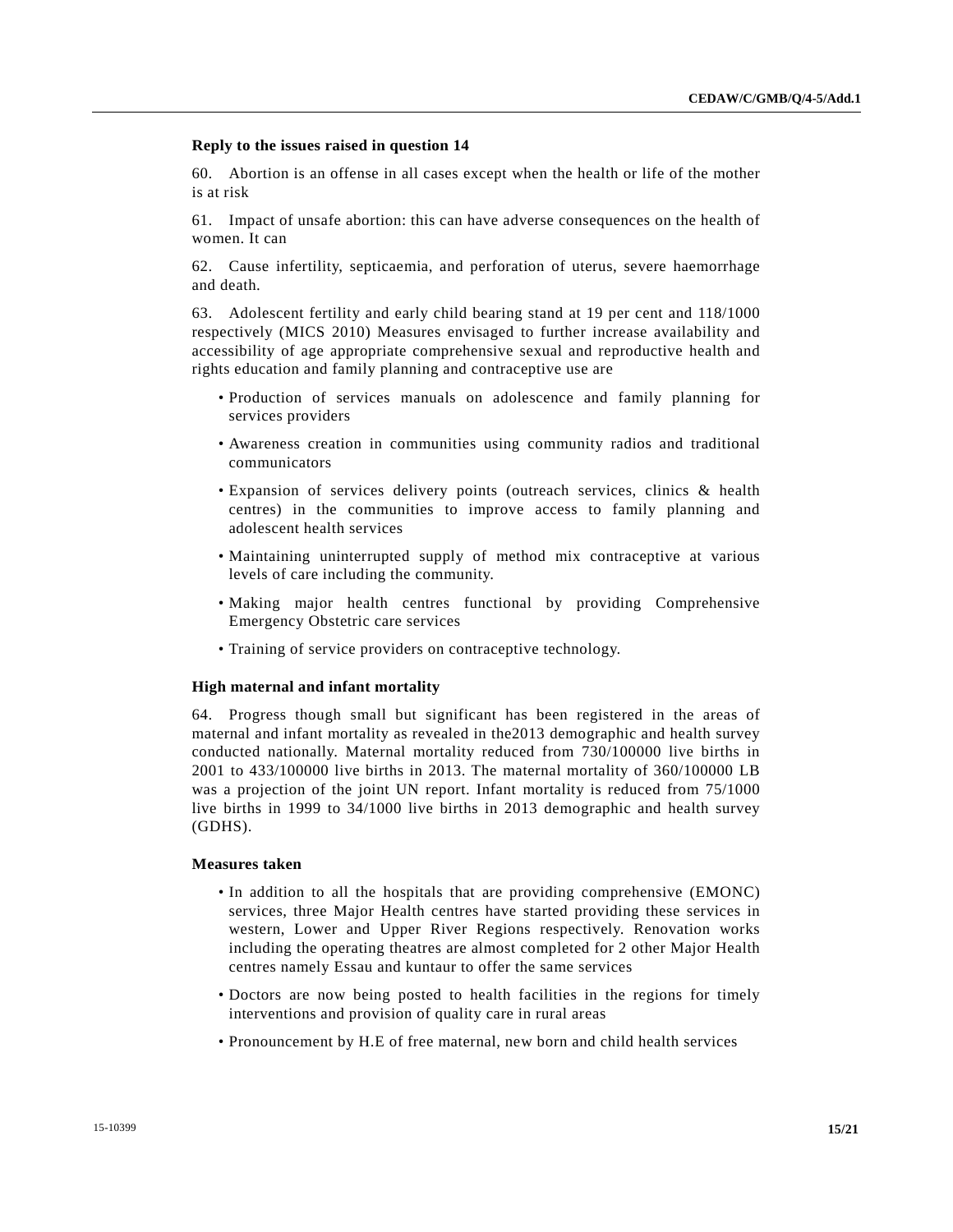- Institutionalization of Advance midwifery program in the training school for skill improvement in the provision of basic obstetric care services in all the health facilities in the country
- Training of Peri-operative and anaesthetist nurses to make operating theatres operational for obstetric care services in the rural areas
- Training of service providers on Focused antenatal care
- Training of nurses on emergency maternal, newborn and child health
- Neonatal care training for services providers
- Provision of vaccines and maintenance of high immunization coverage
- Provision of life saving equipment
- Recent introduction of Result Base Financing

#### **Programmes to support women living with HIV and AIDS**

65. The National AIDS Secretariat (NAS) based on the "three ones principles" is responsible for the overall coordination and management of the national HIV response. Programmes to support women living and affected with HIV are not stand alone but integrated in the comprehensive HIV interventions and in Sexual and Reproductive Health Services.

66. The NAS just concluded the review and update of both the National HIV Policy and National Strategic Plan (NSP) for the period 2015-2019, with an overall goal: **To achieve zero new HIV infections, zero AIDS-related deaths and zero stigma and discrimination in The Gambia.** 

## 67. **One of the objectives is: To reduce mother to child transmission of HIV at 6 weeks from 10 per cent in 2013 to 3 per cent by 2019.**

68. The NSP intends to promote and strengthen PMTCT services and its integration into Reproductive, Maternal, Newborn and Child Health (RMNCH) services and also aims to reduce the rate of HIV transmission from mother to child to 3.9 per cent by end of 2017.

#### **Priority interventions for PMTCT in the 2015-2019 NSP**

 (i) Increase public, NGO, and private health facilities offering integrated MNCH, ANC and elimination of mother to child transmission (e-MTCT) services: The first opportunity for scaling up e-MTCT is to ensure all antenatal clinic (ANC) sites provide HCT services. PMTCT sites will be increased from 32 in 2014 sites to 57 sites by 2017 and maintained to 2019. E-MTCT will be integrated with RMNCH, staff trained on HCT and test kits supplied to enable these sites provide the service. Monitoring of the sites will be intensified to ensure quality service. Some PMTCT sites with the required capacity will be converted into ART sites to implement the option B+ policy. Task shifting and the use of point of care equipment will be incorporated into the scale up strategy to the decentralized levels.

 (ii) Sensitization of women and men on e-MTCT: Civil society organizations, community health workers and community leaders will be engaged to sensitize women and men on e-MTCT and mobilize pregnant women to visit ANC sites.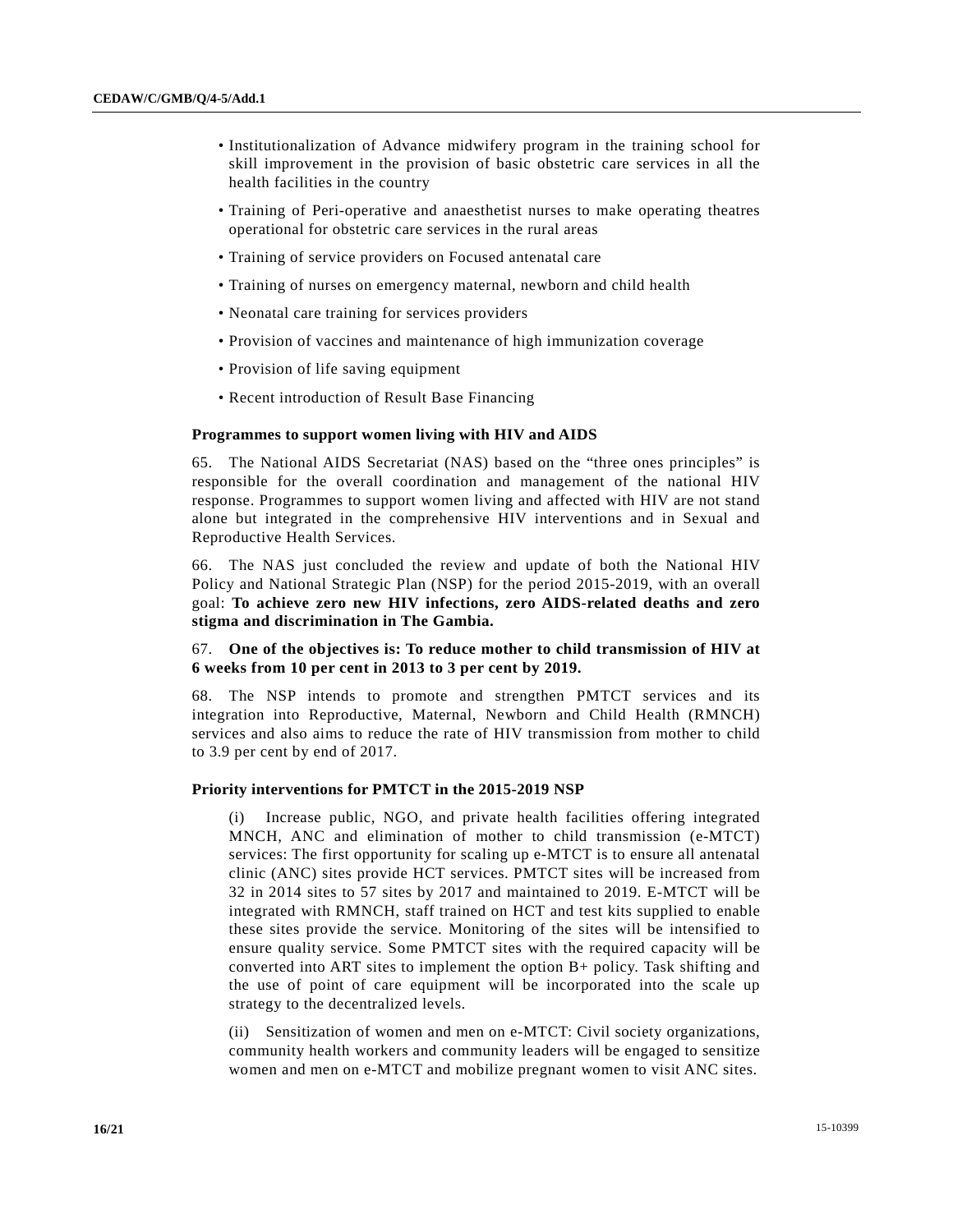(iii) Engage political leadership for comprehensive e-MTCT of HIV at all levels: Meetings will be held with National Assembly Members to build the advocacy for e-MTCT at their constituency level; and funding for e-MTCT from the government budget

 (iv) Develop national and regional capacity for coordination, organization, quality assurance and management of e-MTCT utilizing RCH platform

 (v) Establish community involvement initiatives and linkage mechanism to health facilities aiming at creating demand and increase service utilization for RCH and e-MTCT of HIV

 (vi) Strengthen logistics management system and commodity security for e-MTCT

 (vii) Support women PLHIV support groups for skills acquisition and development coupled with income generating activities

69. The main intervention area is the Prevention of Mother to Child transmission of HIV (PMTCT); these are intended services to address a wide range of prevention, treatment care and support services along a continuum of care from pregnancy through childhood. The PMTCT of HIV covers a package of interventions as recommended by WHO as 4 prongs which should be implemented simultaneously:

- 1. Primary prevention of HIV infection among women of childbearing age;
- 2. Preventing unintended pregnancies among women living with HIV;

 3. Preventing HIV transmission from a woman living with HIV to her infant; and

 4. Providing appropriate treatment, care and support to mothers living with HIV and their children and families.

- 70. The care package for women living with HIV thus includes:
	- The assessment and diagnosis of clinical and immunological status
	- Treatment and prevention of opportunistic infection and Vitamin supplements
	- Sexually Transmitted Infection (STI) management
	- Counselling on infant feeding
	- Ongoing psychological counselling and support
	- ARV prophylaxis or antiretroviral therapy
	- Early Infant Diagnosis (EID) which is now being piloted in 14 sites and plans are afoot to scaling it with PMTCT to all RCH clinics. EI D is a service that verifies the HIV status of babies as early as 6 weeks of birth and so far about a 100 babies were tested and only 1 was found positive.
	- Nutrition support

## **Prevalence of HIV in the Gambia as of 2013**

71. Demographic Health Survey+ was conducted in 2013 for the first time in the Gambia and the report shows that the adult HIV prevalence (HIV1&2) is 1.9 per cent among adults 15-49 years. There is no significant differences between the HIV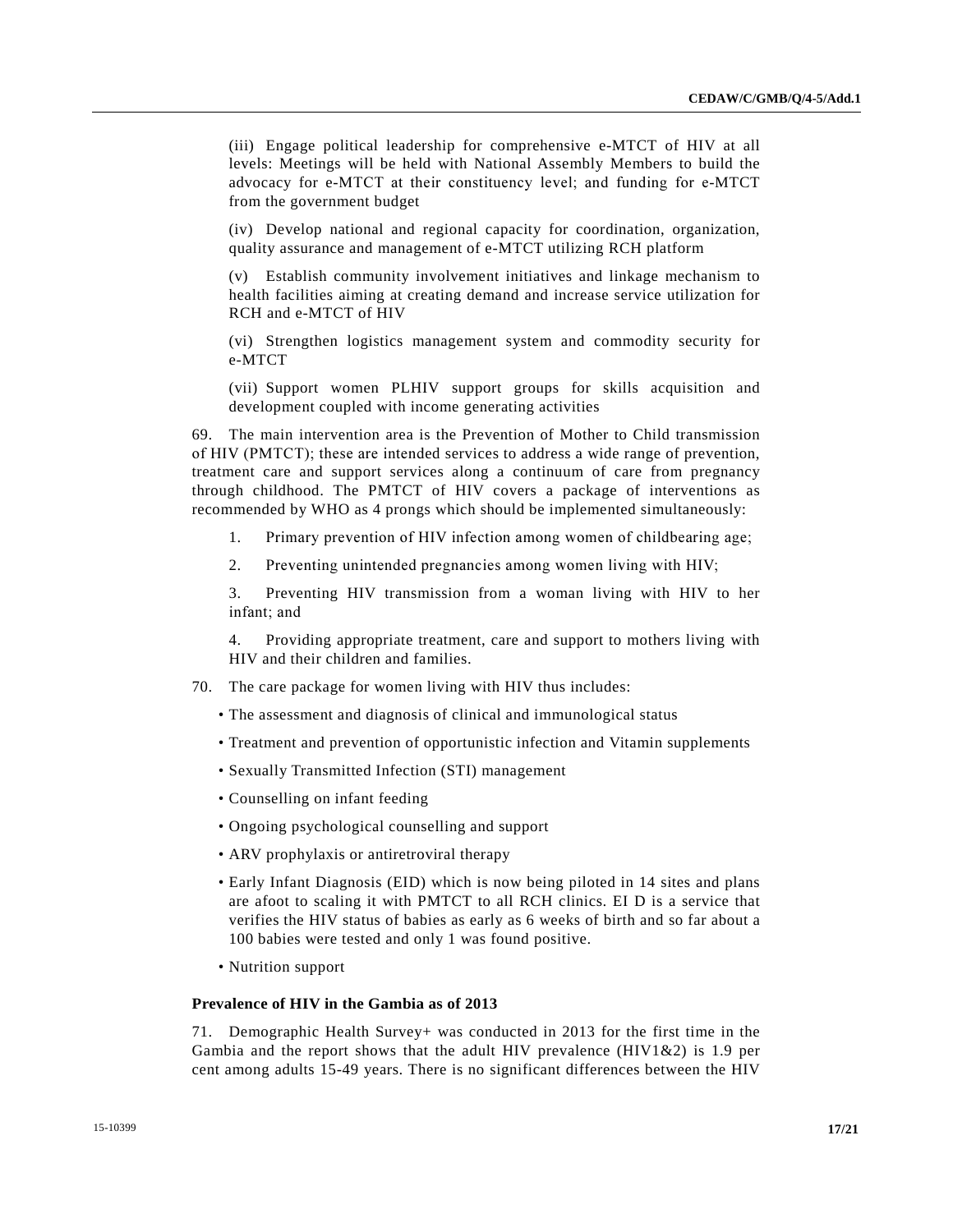prevalence of 2.1 per cent (CI: 1.7 per cent-2.5 per cent) among women aged 15-49 years and 1.7 per cent (CI: 1.3 per cent-2.1 per cent) for men of same age group. However modelling with Spectrum for the analysis of HIV situation of a country, the result indicate that 59.7 per cent (11613) of women and 40.3 per cent (7853) of male are living with HIV as of 2013.

72. HIV prevalence among pregnant women is 1.57 per cent (NSS 2012) with an estimated number of 1333 pregnant women needing ARV prophylaxis in 2013 but 729 HIV positive mothers were reached by December 2013 representing 55 per cent coverage. With current interventions, the rate of mother to child transmission of HIV is at 8.48 per cent.





#### Rural women

73. It is indicated in the report that women constitute the majority (65.5 per cent) of the agricultural sector workforce compared to their male counterparts (47.5 per cent) out of a working population of 56 per cent who are engaged in agriculture. Please provide updated disaggregated data on the situation of rural women in all areas covered by the convention. Please also indicate the measure taken and/or envisaged to ensure that rural women have equal access to basic services, including health, education, safe water and sanitation facilities, as well as access to land ownership and management, agriculture support and economic opportunities, including income-generating projects and credit facilities, on an equal and equitable basis with men with their urban counterparts.

#### Reply to the issues raised in question 16

74. Section 33 of the Women's Act 2010 guarantees rights to women in the rural communities. Every Government agency, organ, body, authority, public institution or private enterprise, individual or community shall take all appropriate measures to eliminate discrimination against women in rural areas in order to ensure, on a basis of equality between men and women.

75. Government is to ensure that rural women participate in and benefit from rural development projects and, in particular, should ensure that rural women have the right to participate in the conceptualization, elaboration and implementation of development projects at all levels; benefit directly from social security programmes;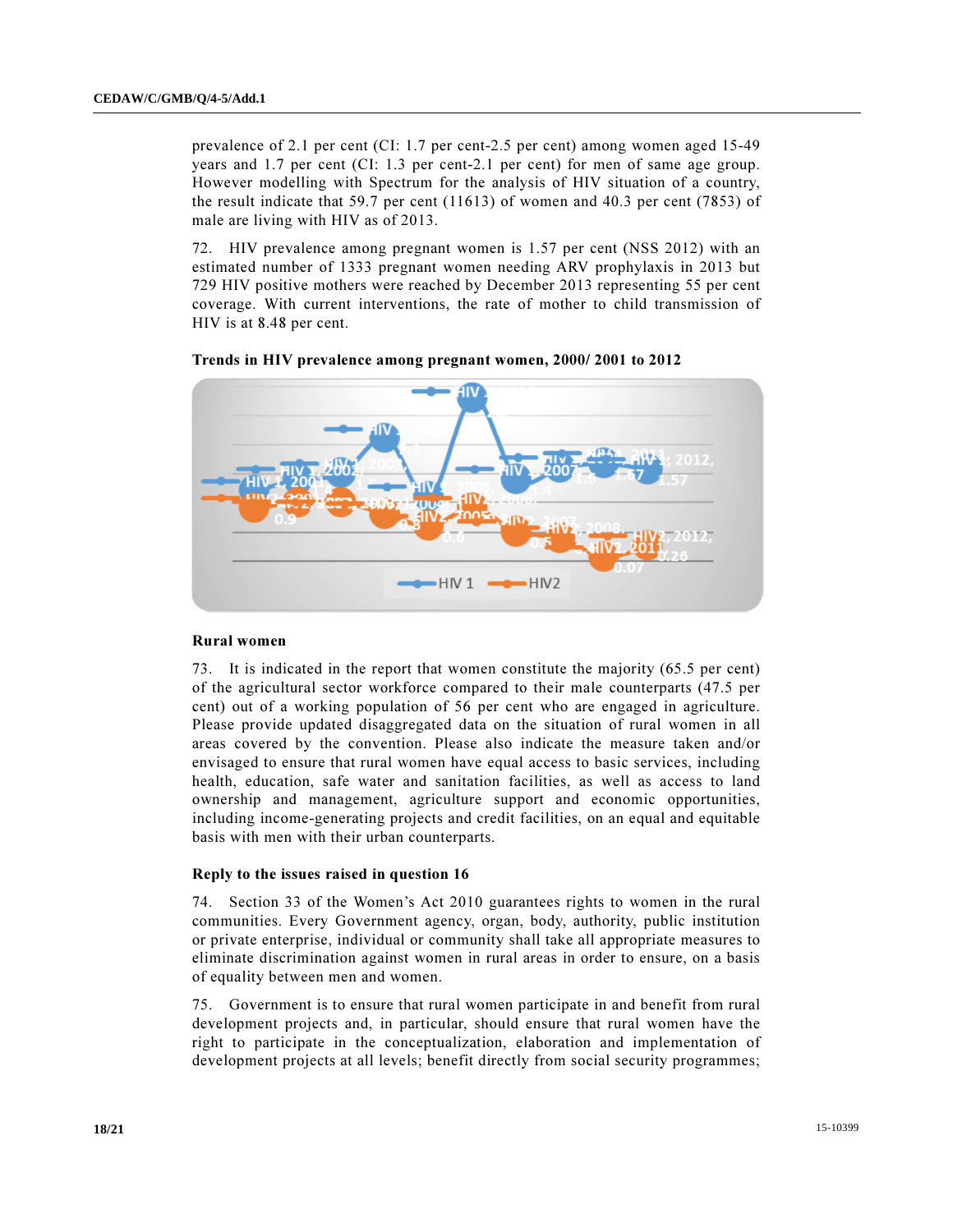obtain all types of training and education, formal and non-formal, including those relating to functional literacy, as well as, the benefit of all community and extension services, in order to increase their technical proficiency; organize self-help groups and co-operatives in order to obtain access to economic opportunities through employment or self-employment; have access to agricultural credit and loans, marketing facilities, appropriate technology and equal treatment in land and agrarian reform, as well as, in land resettlement schemes.

76. This section recognizes the particular and specific problems/issues faced by rural women including access to land, agricultural credit, social security benefits to name a few, as well as the need to participate in the conceptualization, elaboration and implementation of development projects at all levels. It makes it Government's responsibility to ensure that these rights are realized.

#### **Marriage and family relations**

77. The State party has indicated that customary and personal laws affect the lives of over 90 per cent of women in The Gambia, placing limitations on the application of some of the provisions of the Convention (Para. 95 of HRI/CORE/GMB/2012) and that for most Gambians (95 percent of whom are Muslims), matters relating to marriage, divorce and inheritance are governed by personal or customary law, sharia law for Muslims or customary law for a relatively few traditionalists (Para. 96 of HRI/CORE/GMB/2012). In addition to the information provided in paragraph 6 of the report, please indicate the measures taken, if any, with a view to addressing previous concerns and implicating recommendations of the committee (Para. 189 and 190 of CEDAW/A/60/38), including whether the state party envisages to amend section 33(5) of its 1997 constitution, under which prohibition of discrimination does not apply in respect of adoption, marriage, divorce, burial and devolution of property on death. Considering that the state party has not entered any reservations upon ratification of the convention, please detail the progress made towards ensuring that domestic laws as well as relevant aspects of the sharia are interpreted and applied in ways compatible with the provisions of the convention, including through training of traditional and religious leaders. Please also indicate the measures taken to combat the practice of child and marriages which still persists despite the fact that child marriage is prohibited under the children's Act 2005 (Para. 103 and 104) and to amend the laws that permit child marriages of boys and girls, at different ages.

## **17a. whether the state party envisages to amend section 33(5) of its 1997 constitution, under which prohibition of discrimination does not apply in respect of adoption, marriage, divorce, burial and devolution of property on death**

78. The issues of marriage, divorce, adoption, burial and devolution of property are matters of personal law and the Constitution of The Gambia 1997 in its Sections 7 (c) and (f) recognizes both the Customary and Sharia as matters of personal law applicable to members of the communities to which they apply respectively. The Sharia Courts have the jurisdiction over matters of marriage, divorce and inheritance among Muslim members.

79. The provision of Section 33 (5) (c) as explained above is not considered is therefore not discriminatory in any way and the State Party has no intention of amending it.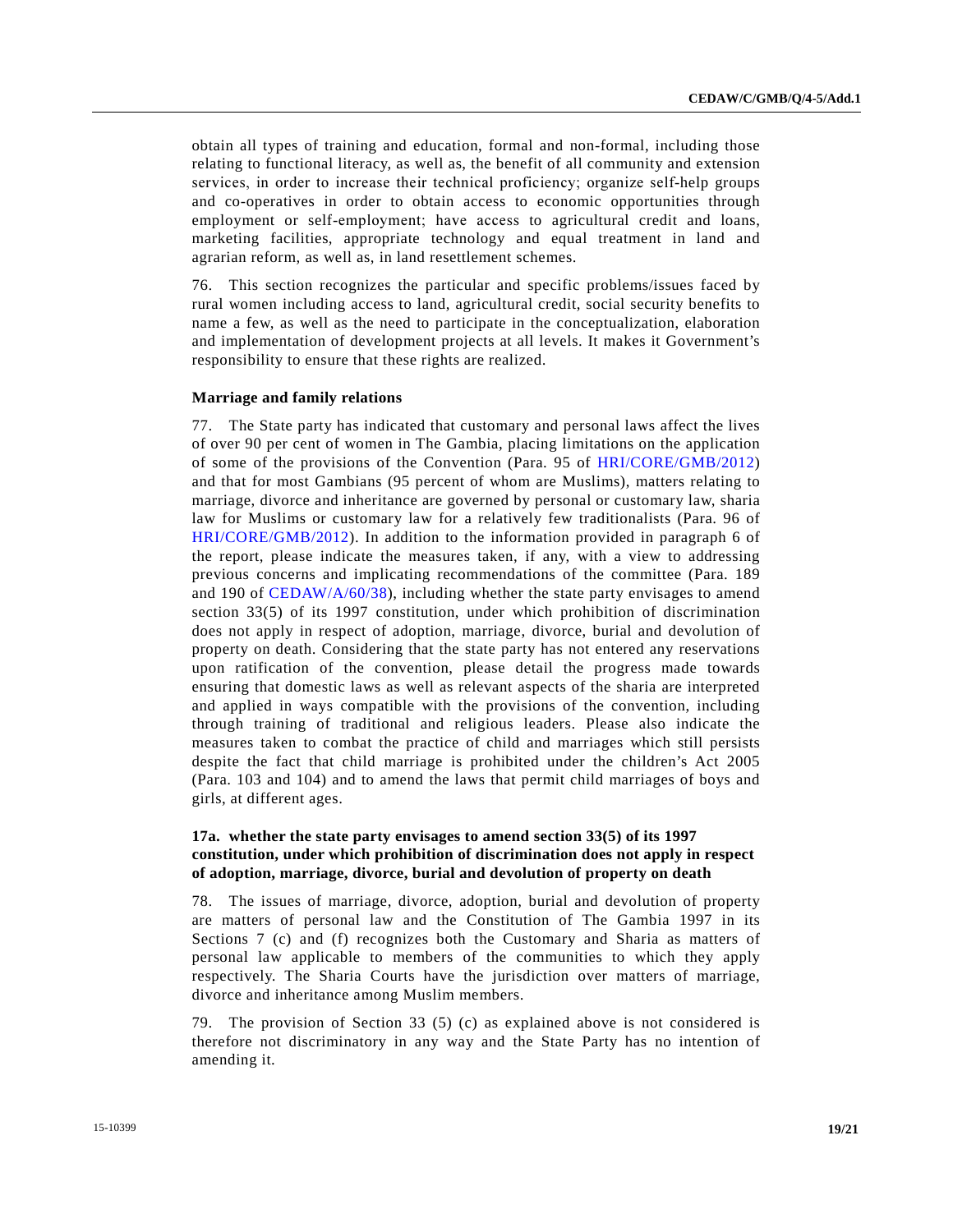## **17b. Progress made towards ensuring that domestic laws as well as relevant aspects of the Sharia are interpreted and applied in ways compatible with the provisions of the Convention, including through training of traditional and religious leaders**

80. The Convention has been domesticated into the Women's Act, 2010 and its aim is to implement the legal provisions of the National Policy for the advancement of Gambian Women and Girls. When its provisions are invoked, the courts would interpret and apply them accordingly.

81. With regards to training of traditional and religious leader, efforts are being made by various bodies to conduct sensitization, and capacity building programs.

82. The judiciary of the Gambia has a judicial Institute which organizes training and programs for Magistrates and Cadis

 • Trainings are also conducted for traditional leaders who sit at the various district tribunals in the country.

## **17c. Measures taken to combat the practice of child marriage which still persists despite the fact that child marriage is prohibited under the Children's Act 2005 and to amend the laws that permit child marriages of boys and girls, at different ages**

83. The laws of the Gambia do not permit child marriage in any form. The 1997 Constitution of The Gambia stipulates that marriage should take place between men and women of full age and capacity and based on the "free and full" consent of the intended parties. Similarly, the Children's Act 2005 and the Women's Act 2010 prohibit child marriages. Section 25 of the Children's Act prohibits child betrothal and prevents parents and guardians from withdrawing their children from school for the purpose of marriage.

 • In 2014, there was a Presidential declaration that by September 2015, it shall be mandatory for all children to go to school and stay to complete the basic education. This will go a long way in ensuring that boys and girls are put in schools and further discourage the practice of child marriage.

## **Data collection**

84. Please indicate any progress in the development of a specific system for the collection and analysis of data disaggregated by sex and other factors pertaining to all areas of the convention as well as coordination for purposes of gender mainstreaming.

#### **Reply to the issues raised in question 18**

85. In 2010, the Office of the Vice President and Ministry of Women's Affairs received support from the UN ECA to prepare the African Gender and Development Index (AGDI). It is hoped that the AGDI will provide quality assurance to programming and report-writing related to gender and development activities in African states, by governments, Civil Society Organizations, as well as bi- and multi-lateral donor agencies. In addition, the availability of the timely and accurate gender disaggregated data will contribute immensely to gender equity, equality and empowerment of Gambian women. As a result, the implementation of the